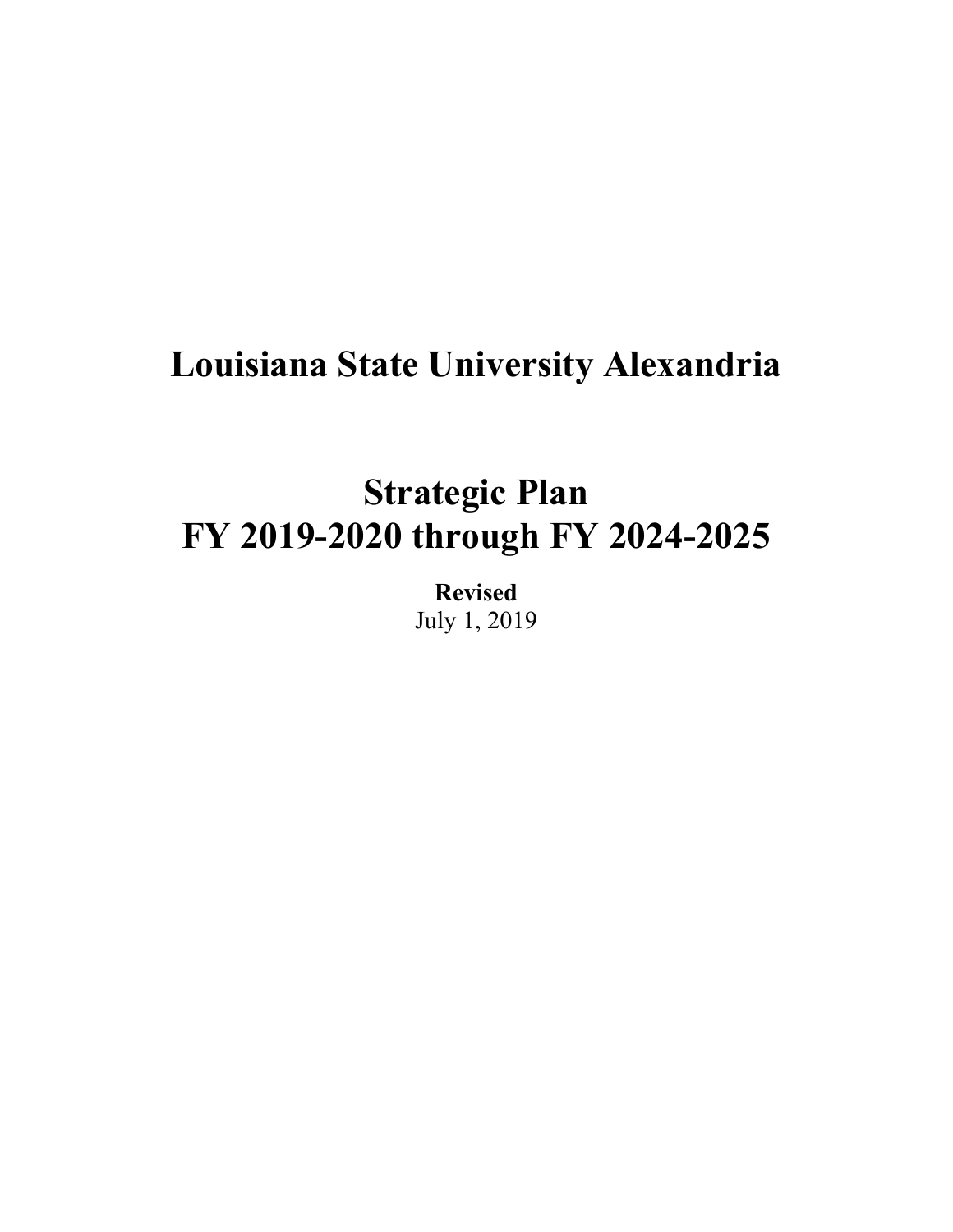# **Vision Statement:**

LSUA envisions itself as a University of choice, recognized for academic excellence, committed to student and community growth through teaching, research, and service, and esteemed as a contributor to the economic, cultural, and intellectual growth of Louisiana.

# **Mission Statement:**

As the only state-supported undergraduate university in Louisiana, LSUA's mission is to provide a broad spectrum of affordable undergraduate degrees in a robust academic environment that challenges students to excel and creates proactive and reciprocal relationships that meet the needs of the diverse student body and community that it serves.

# **Philosophy Statement:**

# **I. Student Success**

LSUA will become recognized as a University that excels at ensuring the academic success of its students. Ensuring such success is dependent upon a faculty and staff who care deeply for the goals and ambitions of students and who respect the multiple demands on students' lives. To reach the objectives requires an organizational culture that rewards strategic thinking which removes existing and potential barriers to student success.

- a. Students' rates of progression toward degree and graduation will equal or exceed those of peer universities and the expectations of the Louisiana Board of Regents.
- b. The Advising Center will work proactively with students, faculty advisers and academic departments to improve the academic advising process for all LSUA students.
- c. Articulation agreements with community and junior colleges will be improved and transfer of students into LSUA will be more easily facilitated; LSUA will pursue academic relationships and collaborations that complement its mission and contribute to the improvement of access and higher education attainment in Central Louisiana.
- d. The academic success rate of students in general education core courses will be improved.

# **II. Undergraduate Academic Experience**

The undergraduate academic experience is the mainstay of the mission of LSUA. The quality of this experience must be palpable from the earliest encounter with the potential student to the student's placement after graduation. Curricula and related programmatic academic initiatives bear the initial mark of this quality; however, all undergraduate experiences must signal this quality.

a. All academic curricula and programs will demonstrate currency and rigor.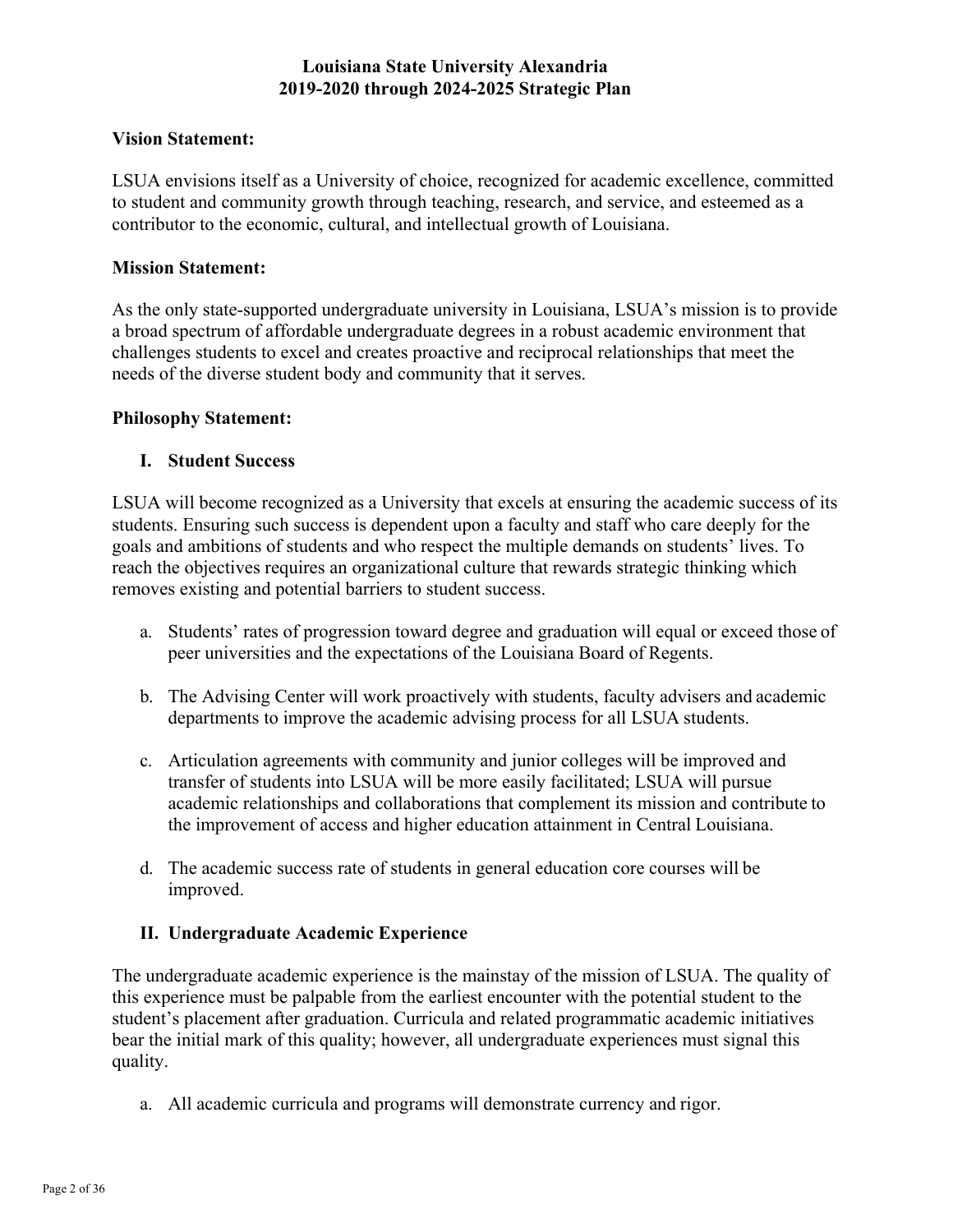- b. LSUA will develop new undergraduate degree majors and programs that respond to student demands and employer needs.
- c. The general education core will reflect the legacy of the liberal arts and their relevance to professional studies of the 21<sup>st</sup> Century.
- scholarship will inform teaching. d. As an institution that focuses on undergraduate student success, faculty research and
- e. All academic curricula and programs will be regularly assessed against the highest standards and outcomes available, including graduation rates, employment placement and graduate school placement.
- f. The University will complete all objectives and implement all strategies delineated in its SACSCOC Quality Enhancement Plan .
- g. To complement the undergraduate academic experience, LSUA will enhance its career counseling, assist students with internship placements and prepare applicants for graduate and professional school admission.
- h. As a public undergraduate university, LSUA will explore the consequences of broader engagement in undergraduate research; enabling strategies will be designed and implemented.
- i. Service learning opportunities and the role of civic engagement in learning will be enhanced for both faculty and students.
- j. Internationalization of the curricula and the University will be pursued via a variety of vehicles; e. g. exchange agreements, curriculum infusion, travel-study courses, and collaborations with partner universities.
- k. The University will serve as a source for creative experiences and cultural growth for all of its students, faculty and staff.
- l. Operating within the selective standards applicable, LSUA will recruit and increase the enrollment of qualified first-time students, transfer students and adult learners.
- m. A modern university must prepare students to participate in a diverse world; LSUA will improve the diversity of its students, faculty, staff and curricula to reflect such a world.
- n. The Honors Program will become a showcase of rigor and challenge for a selected group of undergraduate students.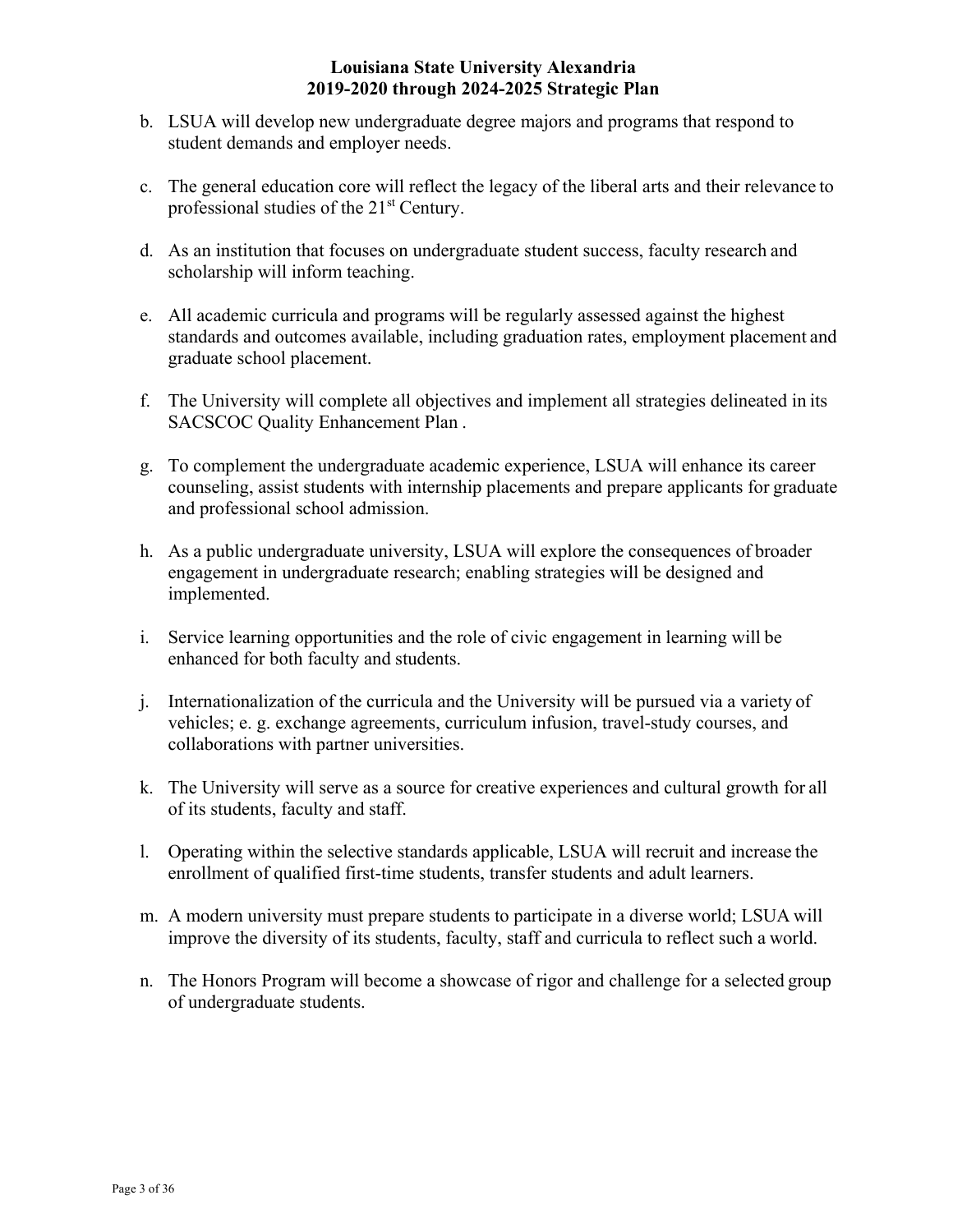# **III. Professional Growth and University Improvement**

The demands on the modern university pivot on its ability to provide the highest quality education for the greatest value. LSUA improvements in delivery of that education and in the value proposition are driven by a commitment to professional enrichment, organizational change and growth.

- a. Professional growth and development of faculty will continue to be a high priority so that teaching, learning and scholarship will continue to support student success and the mission of LSUA.
- b. Development opportunities for staff members of LSUA will continue and will be enhanced.
- c. The University will explore the feasibility of, and adopt, innovations in course and program delivery; examples may include additional online instruction, intersession course formats, off-site instruction and enhanced evening offerings.
- d. The University will seek means of supplementing revenues via self-sustaining auxiliary operations.
- e. LSUA will improve its enrollment management processes such that recruitment, admissions and financial assistance are collaborative and student-centered endeavors.
- f. Intra-university communication processes will optimize the use of technology while not losing the relational characteristics of LSUA.
- g. Each department and unit of LSUA will become a model for finding and adapting to best practice, wherever it may be found.
- h. The University will complete all of the objectives of its extant Title III Grant (2005-2010) and will assume all relevant responsibilities upon its conclusion.

# **IV. Vibrant University Life**

A vibrant university community embraces and promotes its wholeness. Such wholeness is embodied in teacher-scholars who value and complement professional talents, in an organizational ethic that fosters integrity and trust, by a learning community of students and faculty who pursue learning, scholarship and service, and, by a community that welcomes alumni, friends, energetic athletic boosters, local and regional partners, and neighbors who collaborate in the LSUA mission.

a. University and campus life will be enhanced via dynamic and thoughtful initiatives; e. g. campus programming, intramural sports and recreational activities, Greek life, club sports and Student Government.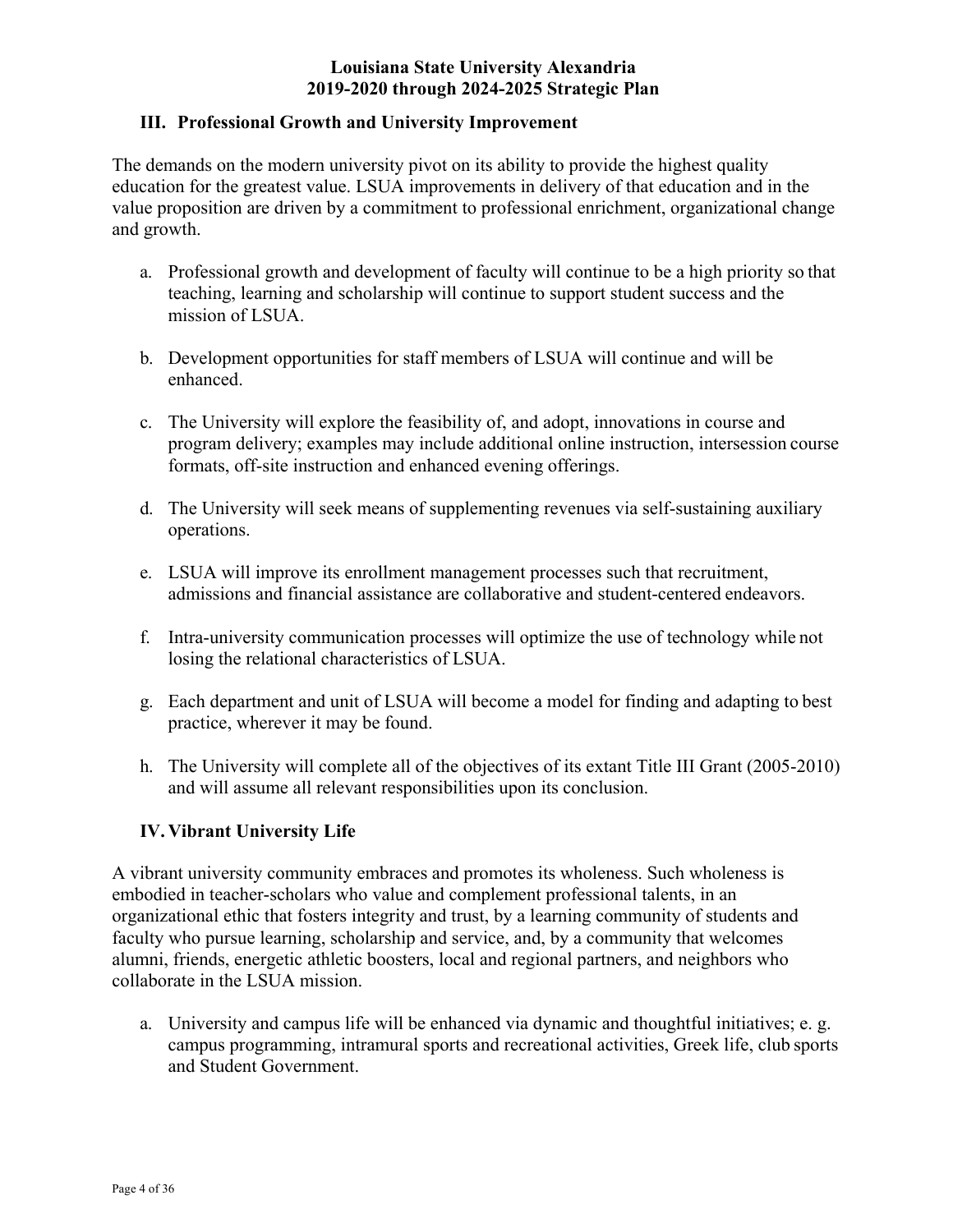- b. LSUA will engage in practices and design policies that promote the health and wellbeing of the faculty, staff and students.
- c. University learning spaces for all students will be improved; e. g. classrooms, laboratories, group study space, seminar spaces.
- d. Opportunities for faculty, staff and students to volunteer service and expertise will be enhanced.
- e. Safety of all students, faculty, staff, residents and visitors on the LSUA campus and its immediate environs will remain a high priority.
- f. Strategies will be implemented to ensure maximum occupancy of The Oaks Residence Hall.
- g. Intercollegiate athletics will expand at a measured pace, provided sufficient resources are attainable and enthusiastic support is manifested.
- h. The University will design opportunities for guests, alumni, friends, and donors to enjoy the LSUA campus and capitalize on the breadth of its resources and educational sites.

# **V. Campus Quality**

LSUA is located on a beautiful 200-acre tract adjacent to the LSU AgCenter Dean Lee Research and Extension Center and is anchored by ancient live oak trees. The mid-to-late  $20<sup>th</sup>$  Century architecture is complemented by the stunning design of Mulder Hall. he structures, setting and environment speak to the mission of providing a high quality  $21<sup>st</sup>$  Century undergraduate education in a setting that is conducive to learning, pleasant in which to work and teach and inviting to all.

- a. The high quality of the visual appeal, beauty and appearance of the LSUA campus will continue to be a high priority.
- b. The Campus Master Plan will be evaluated, assessed and revised as necessary.
- c. The Children's Center will assess its service model, adopt innovative processes and implement strategies to become a beacon of childcare excellence in Central Louisiana.
- d. A feasibility study regarding future needs of the James C. Bolton Library was completed by 2011 and will inform subsequent renovations of the facility.

# **VI. Community Relationships and Outreach**

LSUA has embraced its role as a regional catalyst by widening its presence in Central Louisiana and welcoming opportunities to partner with schools, governments, healthcare providers and area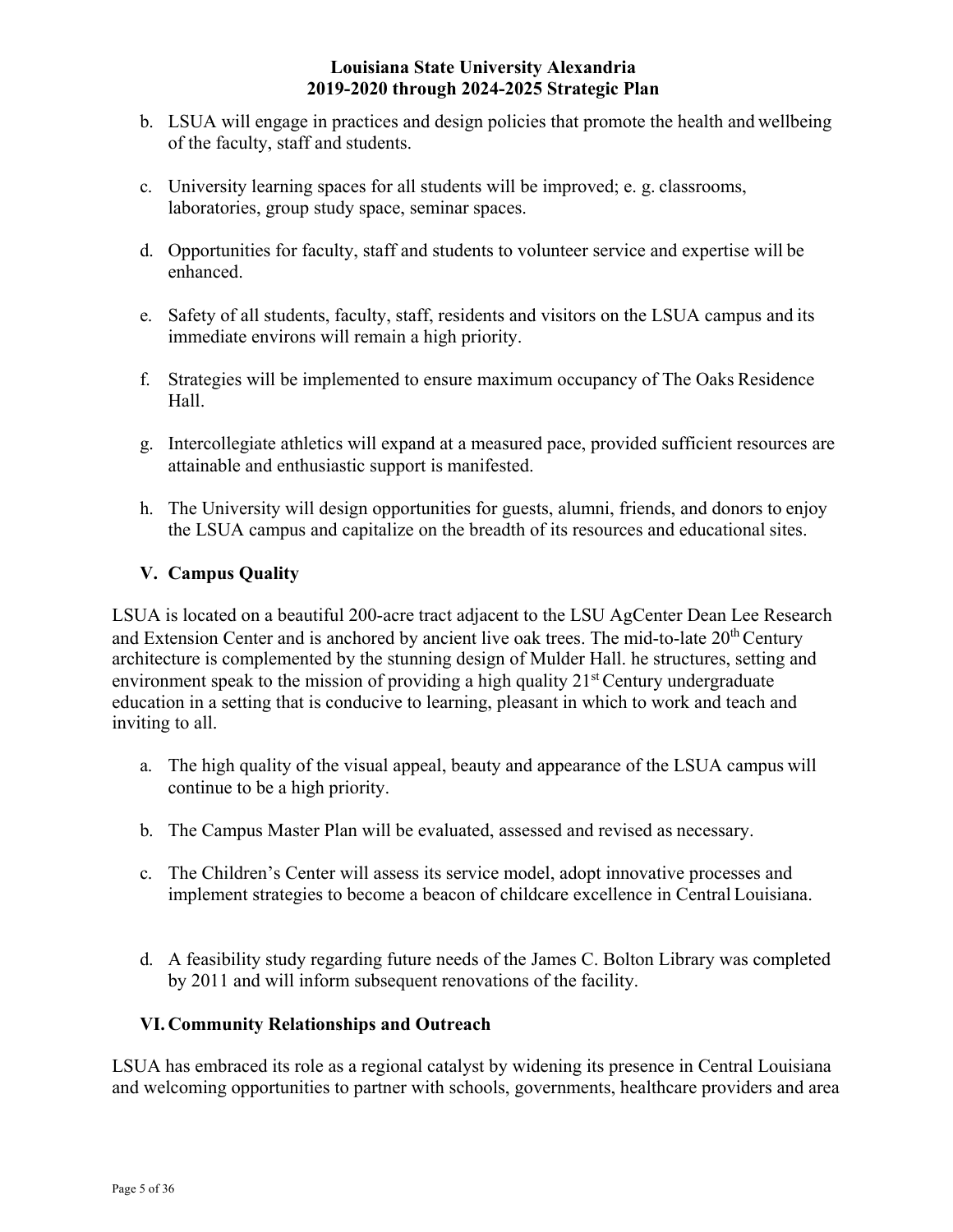constituents. The University assumes its role as a public resource with deliberateness, with knowledge of the importance of reciprocal community relationships and a commitment to the future of Central Louisiana.

a. LSUA will strengthen its relationships with alumni, former students, friends and supporters.

 the donor base will be enhanced. b. Donor stewardship will be improved and, in collaboration with the LSUA Foundation,

c. A dynamic web presence will effectively communicate with, and reach out to, all of the relevant LSUA audiences.

d. LSUA will work diligently with Central Louisiana schools to enhance their academic programs and enrich the professional development of school faculty.

e. Each academic department will enlist the assistance and expertise of external regional professionals by forming and utilizing Advisory Councils.

f. LSUA will partner with governmental entities and non-governmental organizations for the benefit of Central Louisiana's population.

g. The Office of Continuing Education will reach out to regional businesses, organizations, and families to improve productivity, enhance effectiveness and provide for a higher quality of life.

h. LSUA will leverage its position to improve the Central Louisiana economy, enhance its cultural environment and improve its quality of life.

i. The multiple sites of LSUA will be utilized to the fullest extents possible so that its academic and service outreach is effectively and efficiently delivered.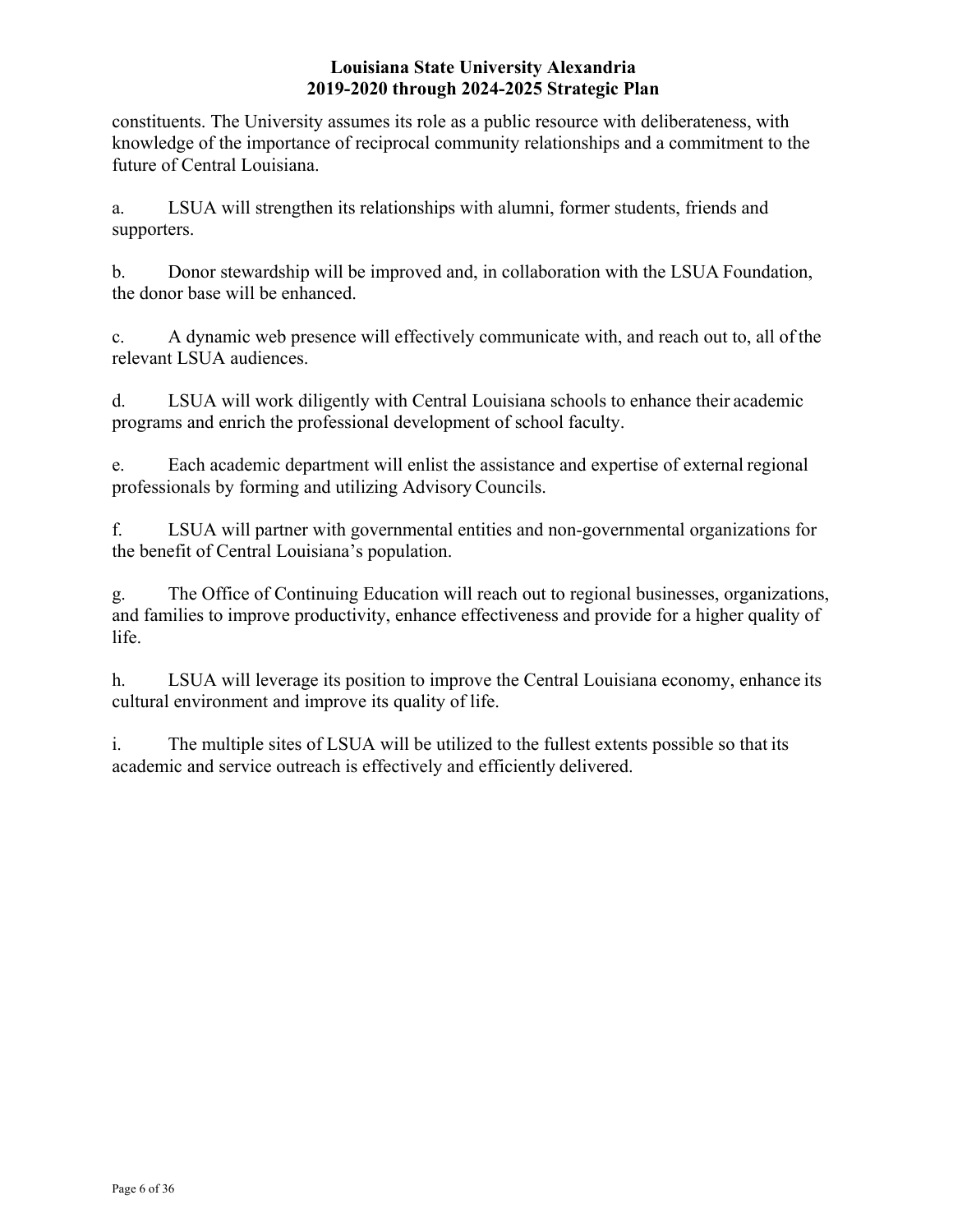# **Goals and Objectives:**

| <b>Goal: Increase Opportunities for Student Access and Success</b> |
|--------------------------------------------------------------------|
|--------------------------------------------------------------------|

# **Objective I.1. Increase fall 14th class day headcount enrollment at Louisiana State University Alexandria by 7.5% from the baseline level of 3129 in Fall 2018 to 3364 by Fall 2024.**

Link to State Outcome Goals: Youth Education, Better Health, Diversified Economic Growth, and Transparent, Accountable and Effective Government

| <b>Strategy I.1.1:</b> | Have effective policies to improve retention and graduation rates.                                                      |
|------------------------|-------------------------------------------------------------------------------------------------------------------------|
| <b>Strategy I.1.2:</b> | Promote electronic (distance) learning activities in each region of the state.                                          |
| <b>Strategy I.1.3:</b> | Enhance effective transfers between and among campuses at all levels.                                                   |
| <b>Strategy I.1.4:</b> | Comply with state and federal regulations for access to programs and                                                    |
|                        | services to citizens with disabilities.                                                                                 |
| <b>Strategy I.1.5:</b> | Have effective dual and cross enrollment agreements with public school                                                  |
|                        | districts and among postsecondary institutions.                                                                         |
| <b>Strategy I.1.6:</b> | Administer Educational Planning and Assessment System (EPAS).                                                           |
| <b>Strategy I.1.7:</b> | Develop partnerships with high schools to prepare students for<br>postsecondary education.                              |
| <b>Strategy I.1.6:</b> | Develop partnerships with community colleges to implement $2+2$<br>programs and other articulation transfer agreements. |

- Output: Number of students enrolled in fall (as of 14<sup>th</sup> day) at LSUA.
- Outcome: Percent change in the number of students enrolled in fall (as of  $14<sup>th</sup>$  day) at LSUA.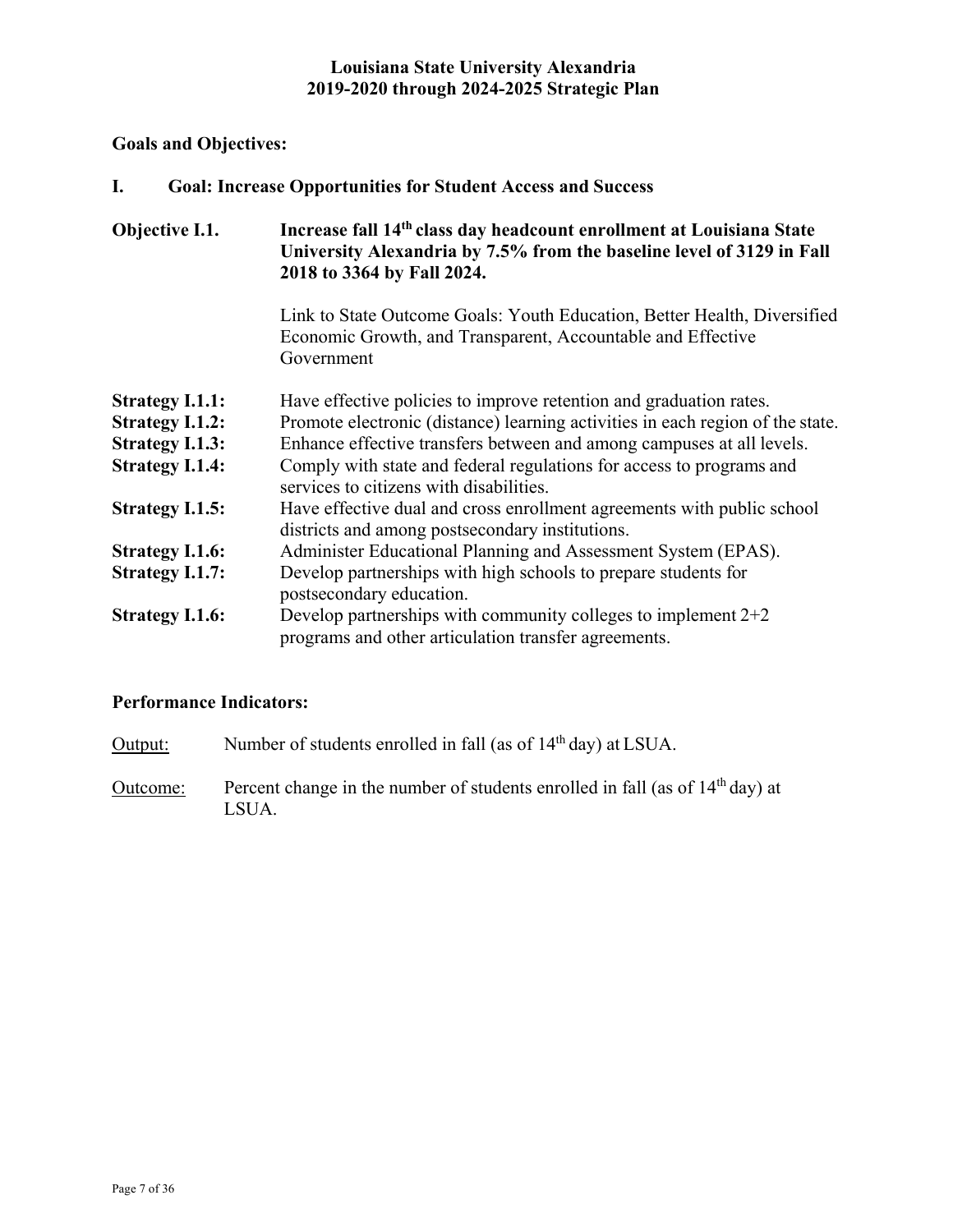| П. | <b>Goal:</b> | <b>Ensure Quality and Accountability</b> |  |
|----|--------------|------------------------------------------|--|
|    |              |                                          |  |

 **Fall 2018) baseline level of 50.2% to 53.2% by Fall 2024 (retention of Objective II.1: Maintain the percentage of first-time in college, full-time, degreeseeking students retained to the second Fall at the same institution of initial enrollment by 2.5 percentage points from the Fall 2017 cohort (to Fall 2023 cohort).** 

> Link to State Outcome Goals: Youth Education, Better Health, and Diversified Economic Growth

| <b>Strategy II.1.1:</b> |  | Maintain outreach programs to retain students. |
|-------------------------|--|------------------------------------------------|
|                         |  |                                                |

- **Strategy II.1.2:** Maintain on-campus summer enrichment/transition programs.
- **Strategy II.1.3:** Have effective recruitment and hiring practices for administrators, faculty and staff.
- **Strategy II.1.4:** Develop/provide access to ACT preparation courses to increase eligibility for participation in TOPS program.
- **Strategy II.1.5:** Maintain mentoring, tutoring, and related programs.
- **Strategy II.1.6:** Develop partnerships with high schools to prepare students for postsecondary education.
- **Strategy II.1.7:** Develop partnerships with community colleges to implement 2+2 programs and other articulation transfer agreements.

- Output: Percentage of first-time, full-time, degree-seeking freshmen retained to the second year at LSUA.
- Outcome: Percentage point change in percentage of first-time, full-time, degree-seeking freshmen retained to the second year at LSUA.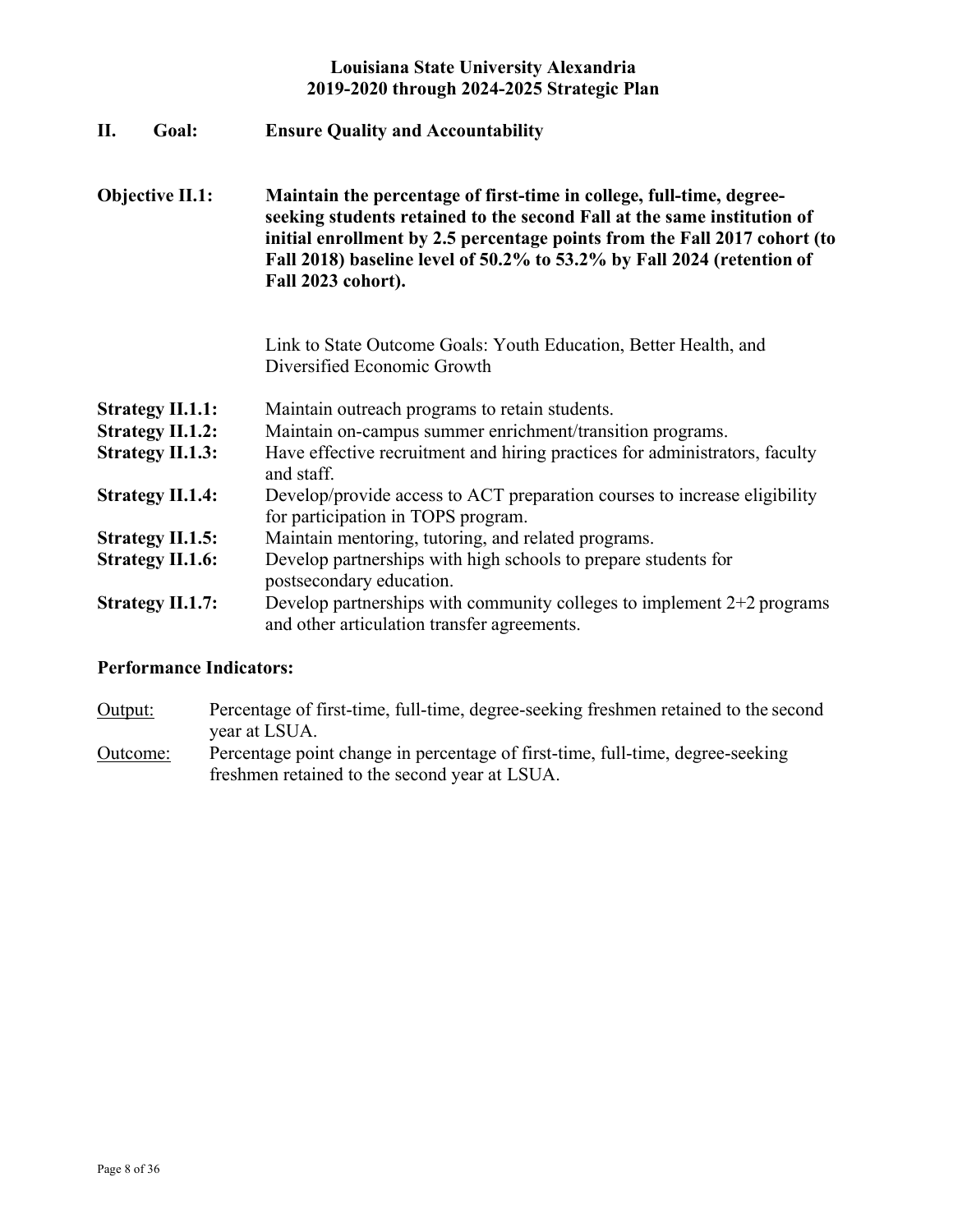# **Objective II.2: Decrease the percentage of first-time in college, full-time, associate degree-seeking students retained to the second Fall at the same** institution of initial enrollment by percentage points from the Fall 2008 cohort (to Fall 2009) baseline level of 500 % to 500 % by Fall 2017 **(retention of Fall 2016 cohort).**

Link to State Outcome Goals: Youth Education, Better Health, and Diversified Economic Growth

**Objective II.2 Not Applicable to Louisiana State University Alexandria** 

### **Strategy II.2.1:**

- Output: Percentage of first-time, full-time, associate degree-seeking freshmen retained to the second year at the same institution.
- Outcome: Percentage of first-time, full-time, associate degree-seeking freshmen retained to the second year at the same institution.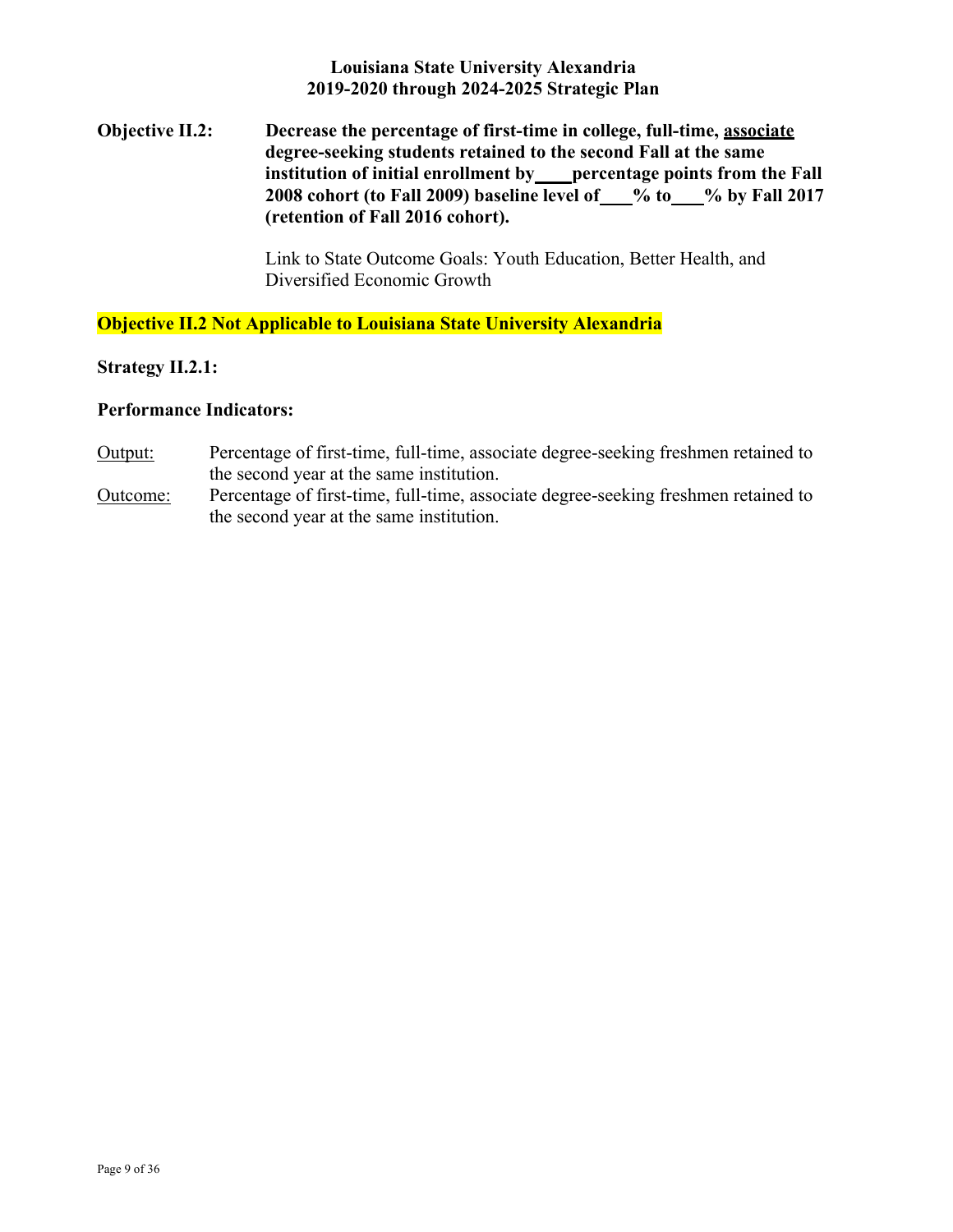| <b>Objective II.3:</b>  | Increase the percentage of first-time in college, full-time, degree-seeking<br>students retained to the third Fall at the same institution of initial<br>enrollment by 0.5 percentage points from the Fall 2016 cohort (to Fall<br>2018) baseline level of 31.6% to 33.1% by Fall 2024 (retention of Fall<br>2022 cohort). |
|-------------------------|----------------------------------------------------------------------------------------------------------------------------------------------------------------------------------------------------------------------------------------------------------------------------------------------------------------------------|
|                         | Link to State Outcome Goals: Youth Education, Better Health, and<br>Diversified Economic Growth                                                                                                                                                                                                                            |
| <b>Strategy II.3.1:</b> | Maintain outreach programs to retain students.                                                                                                                                                                                                                                                                             |
| <b>Strategy II.3.2:</b> | Maintain on-campus summer enrichment/transition programs.                                                                                                                                                                                                                                                                  |
| <b>Strategy II.2.3:</b> | Have effective recruitment and hiring practices for administrators, faculty<br>and staff.                                                                                                                                                                                                                                  |
| <b>Strategy II.3.4:</b> | Develop/provide access to ACT preparation courses to increase eligibility<br>for participation in TOPS program.                                                                                                                                                                                                            |
| <b>Strategy II.3.5:</b> | Maintain mentoring, tutoring, and related programs.                                                                                                                                                                                                                                                                        |
| <b>Strategy II.3.6:</b> | Develop partnerships with high schools to prepare students for<br>postsecondary education.                                                                                                                                                                                                                                 |
| <b>Strategy II.3.7:</b> | Develop partnerships with community colleges to implement $2+2$ programs<br>and other articulation transfer agreements.                                                                                                                                                                                                    |

# **Performance Indicators:**

Output: Percentage of first-time, full-time, degree-seeking students retained to the third year at LSUA. Outcome: Percent point change in the percentage of first-time, full-time, degree-seeking students retained to the third year at LSUA.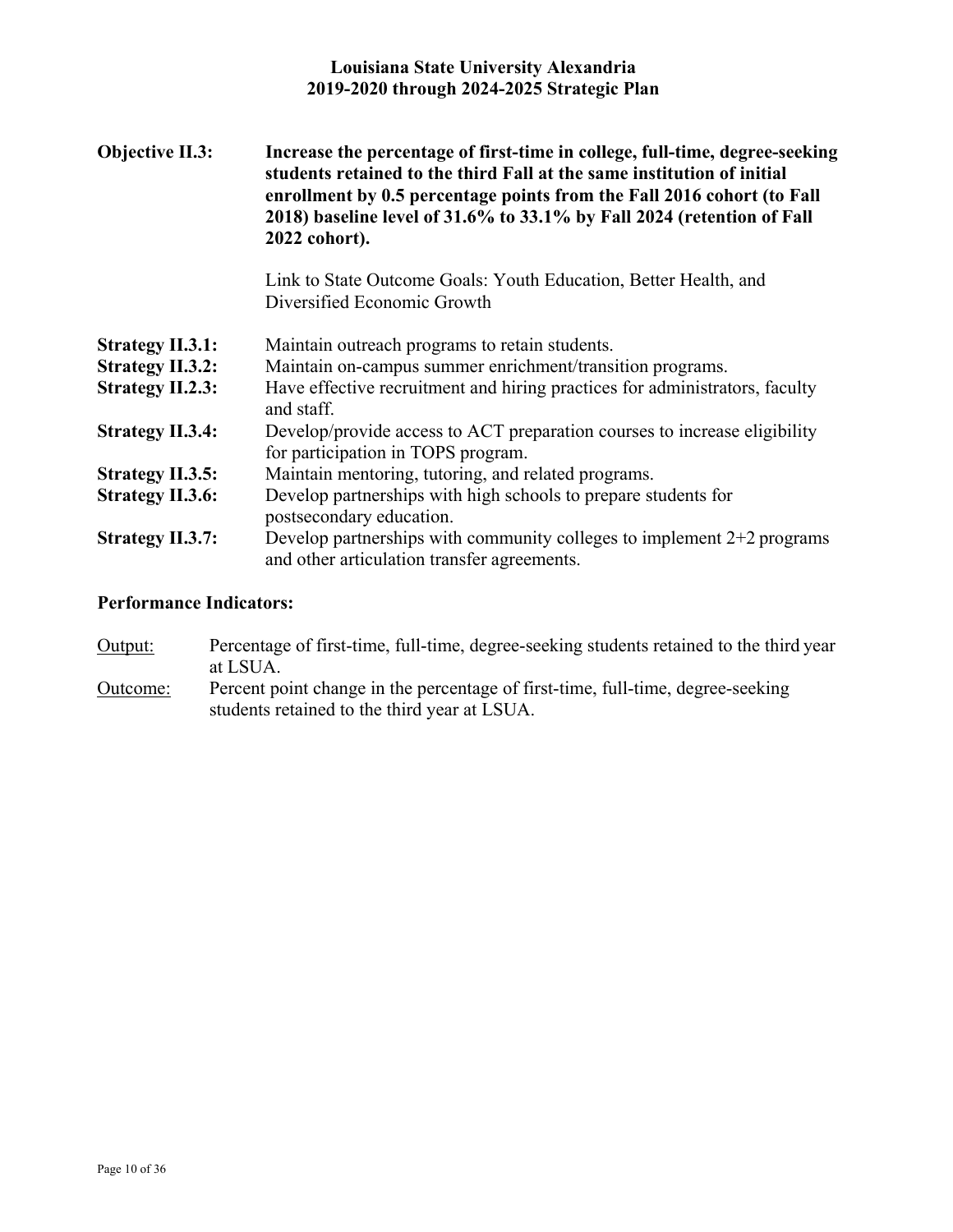| <b>Objective II.4:</b>  | Maintain the Graduation Rate (defined and reported in the National<br><b>Center of Education Statistics (NCES) Graduation Rate Survey (GRS))</b><br>- baseline year rate (Fall 2018 cohort for Four Year institution) of<br>30.0% to 31.0% by 2024-25 (Fall 2020 cohort). |
|-------------------------|---------------------------------------------------------------------------------------------------------------------------------------------------------------------------------------------------------------------------------------------------------------------------|
|                         | Link to State Outcome Goals: Youth Education, Better Health, and<br>Diversified Economic Growth                                                                                                                                                                           |
| <b>Strategy II.4.1:</b> | Maintain outreach programs to retain students.                                                                                                                                                                                                                            |
| <b>Strategy II.4.2:</b> | Maintain on-campus summer enrichment/transition programs.                                                                                                                                                                                                                 |
| <b>Strategy II.4.3:</b> | Have effective recruitment and hiring practices for administrators, faculty<br>and staff.                                                                                                                                                                                 |
| <b>Strategy II.4.4:</b> | Develop/provide access to ACT preparation courses to increase eligibility<br>for participation in TOPS program.                                                                                                                                                           |
| <b>Strategy II.4.5:</b> | Maintain mentoring, tutoring, and related programs.                                                                                                                                                                                                                       |
| <b>Strategy II.4.6:</b> | Develop partnerships with high schools to prepare students for<br>postsecondary education.                                                                                                                                                                                |
| <b>Strategy II.4.7:</b> | Develop partnerships with community colleges to implement $2+2$ programs<br>and other articulation transfer agreements.                                                                                                                                                   |

# **Performance Indicators:**

Output: Percentage of students enrolled at LSUA identified in a first-time, full-time, degree seeking cohort, graduating within 150% of "normal" time of degree completion from the institution of initial enrollment.

Outcome: Number of students graduating at LSUA identified in a first-time, full-time, degree seeking cohort, graduating within 150% of "normal" time of degree completion from the institution of initial enrollment.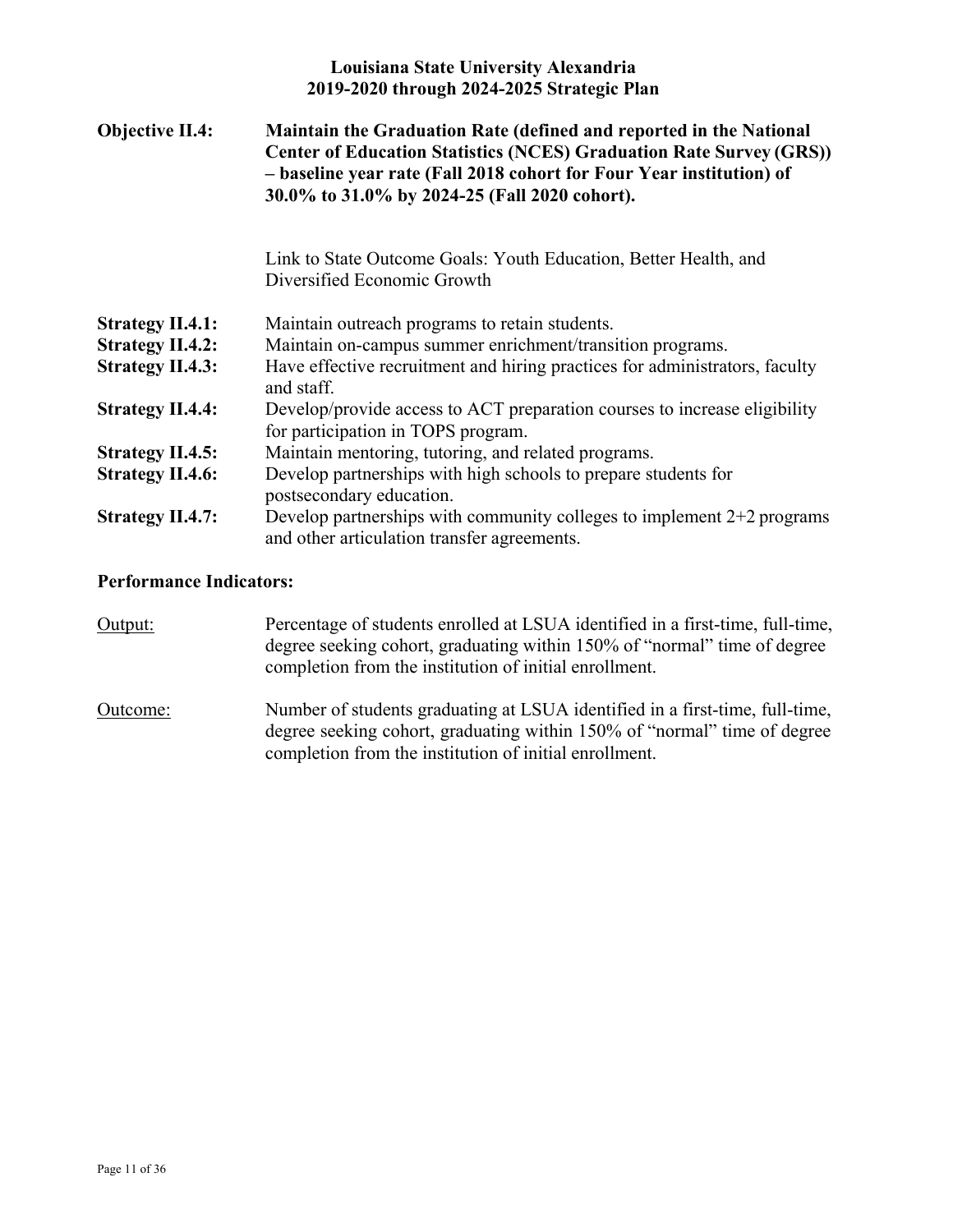| <b>Objective II.5:</b>  | Maintain the total number of Baccalaureate degree completers in a<br>given academic year from the baseline year number of 341 in 2017-18<br>academic year to 341 in academic year 2024-25. Students may only be<br>counted once per award level. |
|-------------------------|--------------------------------------------------------------------------------------------------------------------------------------------------------------------------------------------------------------------------------------------------|
|                         | Link to State Outcome Goals: Youth Education, Better Health, and<br>Diversified Economic Growth                                                                                                                                                  |
| <b>Strategy II.5.1:</b> | Maintain outreach programs to retain students.                                                                                                                                                                                                   |
| <b>Strategy II.5.2:</b> | Maintain on-campus summer enrichment/transition programs.                                                                                                                                                                                        |
| <b>Strategy II.5.3:</b> | Have effective recruitment and hiring practices for administrators, faculty<br>and staff.                                                                                                                                                        |
| <b>Strategy II.5.4:</b> | Develop/provide access to ACT preparation courses to increase eligibility<br>for participation in TOPS program.                                                                                                                                  |
| <b>Strategy II.5.5:</b> | Maintain mentoring, tutoring, and related programs.                                                                                                                                                                                              |
| <b>Strategy II.5.6:</b> | Develop partnerships with high schools to prepare students for<br>postsecondary education.                                                                                                                                                       |
| <b>Strategy II.5.7:</b> | Develop partnerships with community colleges to implement $2+2$ programs<br>and other articulation transfer agreements.                                                                                                                          |

| Output:         | Total number of Baccalaureate completers at LSUA.                              |
|-----------------|--------------------------------------------------------------------------------|
| <u>Outcome:</u> | Percent change in number of Baccalaureate completers at LSUA from the baseline |
|                 | vear.                                                                          |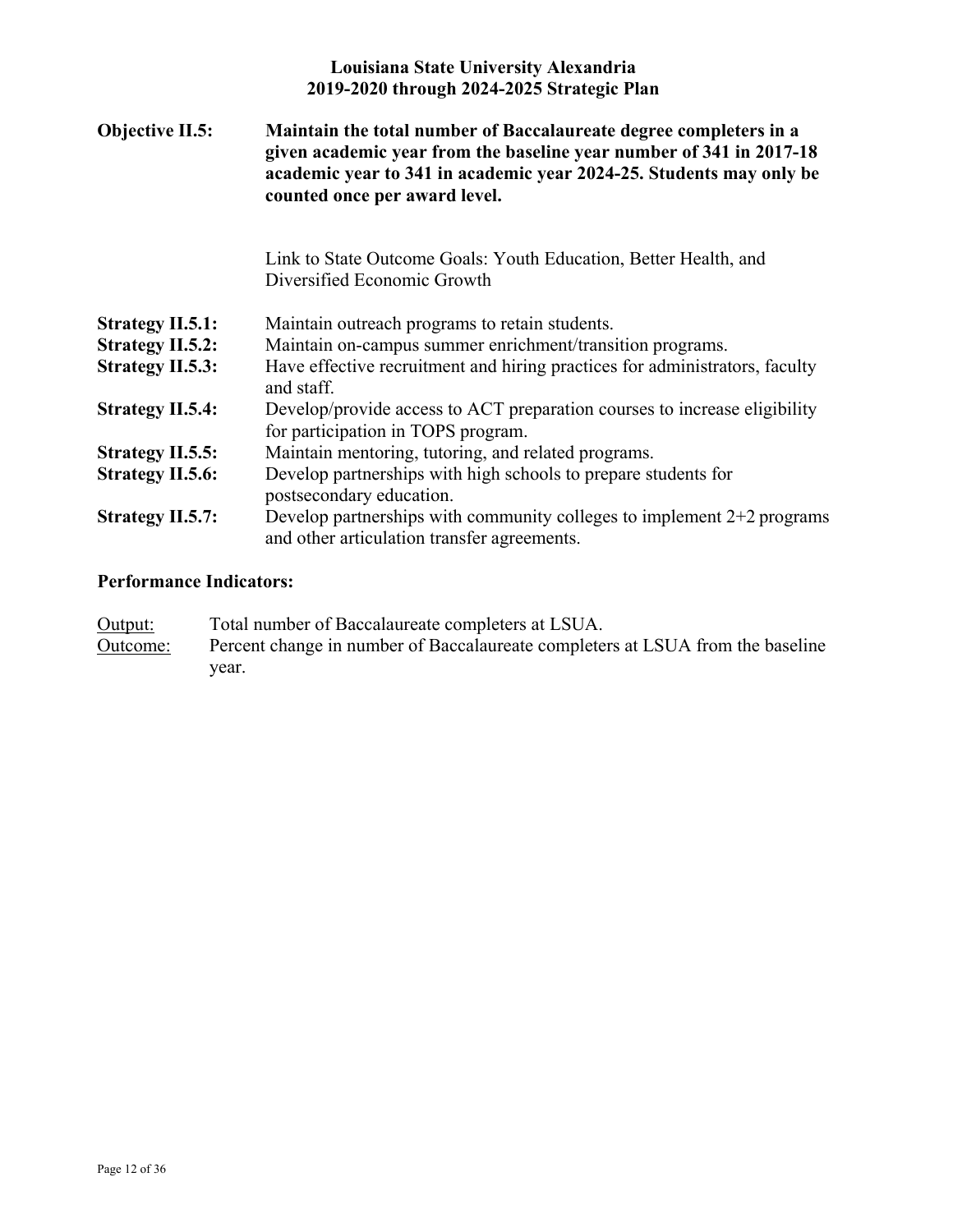*In Compliance with Act 1465 of 1997, each strategic plan must include the following process:* 

# **I. A brief statement identifying the principal clients and users of each program and the specific service or benefit derived by such persons or organizations:**

LSUA primarily serves Central Louisiana and the Region 6 labor market. The program provides highly trained, college graduates for that area, the state of Louisiana, and the Nation.

### **II. An identification of potential external factors that are beyond the control of the entity and that could significantly affect the achievement of its goals or objectives:**

Declines in the number of secondary students in Central Louisiana and more stringent admission requirements will negatively impact enrollment in the coming years. In addition, competition from non-traditional (online) providers will also continue to have an impact.

# **III. The statutory requirement or other authority for each goal of the plan.**

The following statutory requirements and authorities are applicable to all of the goals below: Master Plan for Public Postsecondary Education, Board of Regents, State of Louisiana, March 2011, revised April 2012, ; Louisiana Constitution of 1974, Article 8, §7; Louisiana Revised Statutes, 17:3216; Reaffirmation of Accreditation, Southern Association of Colleges and Schools, Commission on Colleges, 2015; Minutes, Louisiana State University Board of Supervisors, October 24, 1991; United States District Court, Eastern District of Louisiana, Civil Action Number 80-3300, Section "A," p.3 and pp. 20-23

# **IV. A description of any program evaluation used to develop objectives and strategies.**

The Board of Regents is required by the state constitution to develop and make timely revision of a master plan for higher education. The goals and objectives in this Five-year strategic plan were derived in part from the Regents' revised Master Plan, which was adopted by the Board of Regents in March 2001. The development of the Master Plan included multi-constituent task forces and study groups, the use of consultants, and public hearings.

# **V. Identification of the primary persons who will benefit from or be significantly affected by each objective within the plan.**

See Performance Indicator Documentation attached for each objective.

# **VI. An explanation of how duplication of effort will be avoided when the operations of more than one program are directed at achieving a single goal, objective, or strategy.**

For the purposes of Act 1465 of 1997, LSUA is a single program. Duplication of effort of more than one program is thus not applicable

# **VII. Documentation as to the validity, reliability, and appropriateness of each performance indicator, as well as the method used to verify and validate the performance indicators as relevant measures of each program's performance.**

See Performance Indicator Documentation attached for each performance indicator.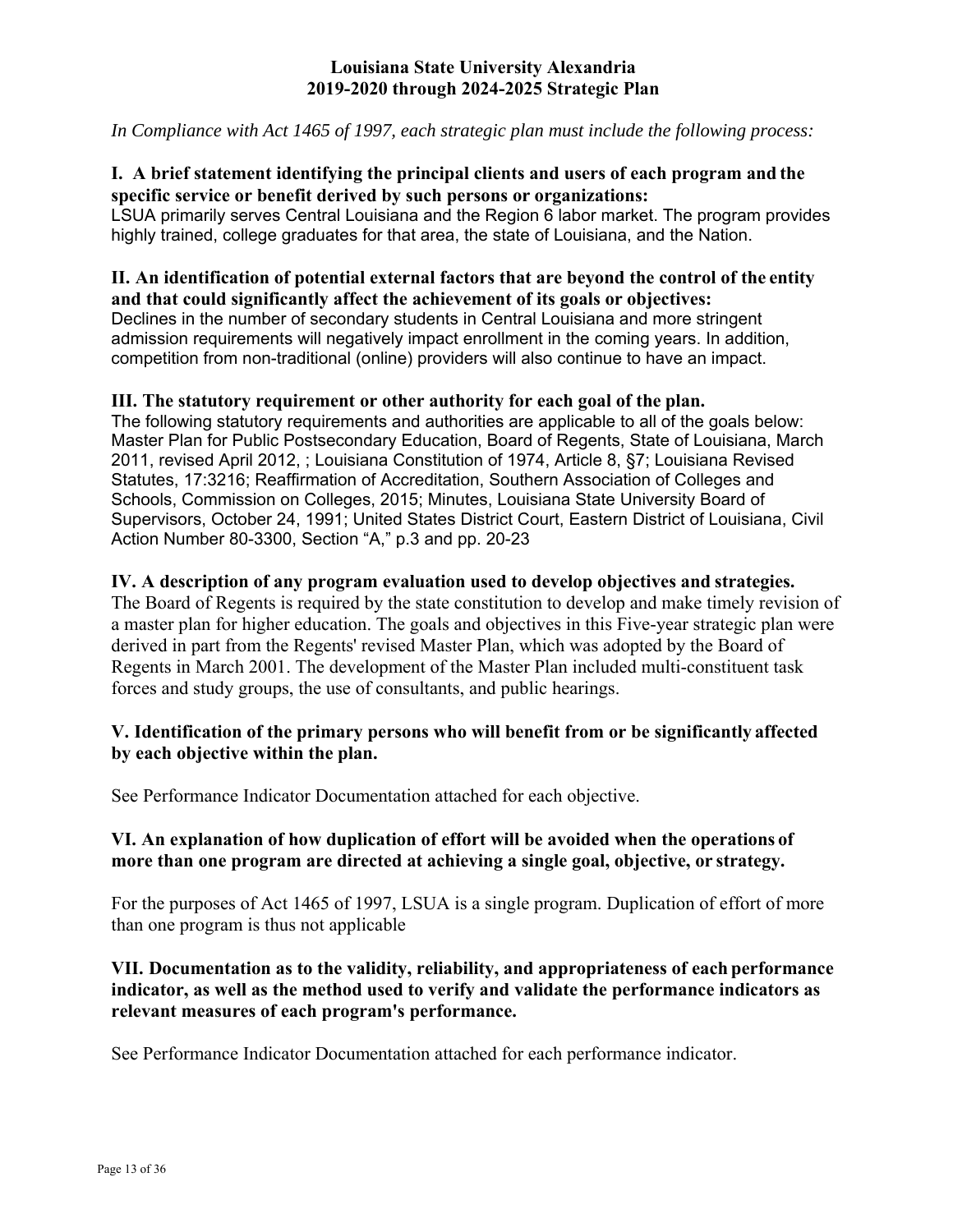# **VIII. A description of how each performance indicator is used in management decision making and other agency processes.**

See Performance Indicator Documentation attached for each performance indicator.

**IX. A statement regarding the Human Resource policies benefiting women and families.**  LSUA is compliant with EEO and other governing standards.

## **Person Responsible for completing this plan:** Stephen Cox

**Contact Person/s: Name:** Scott Colley **Title:** Director, Institutional Research and Effectiveness **Telephone:** (318) 767-2603 **Fax:** (318) 473-6548 **E-mail:** [scolley@lsua.edu](mailto:scolley@lsua.edu)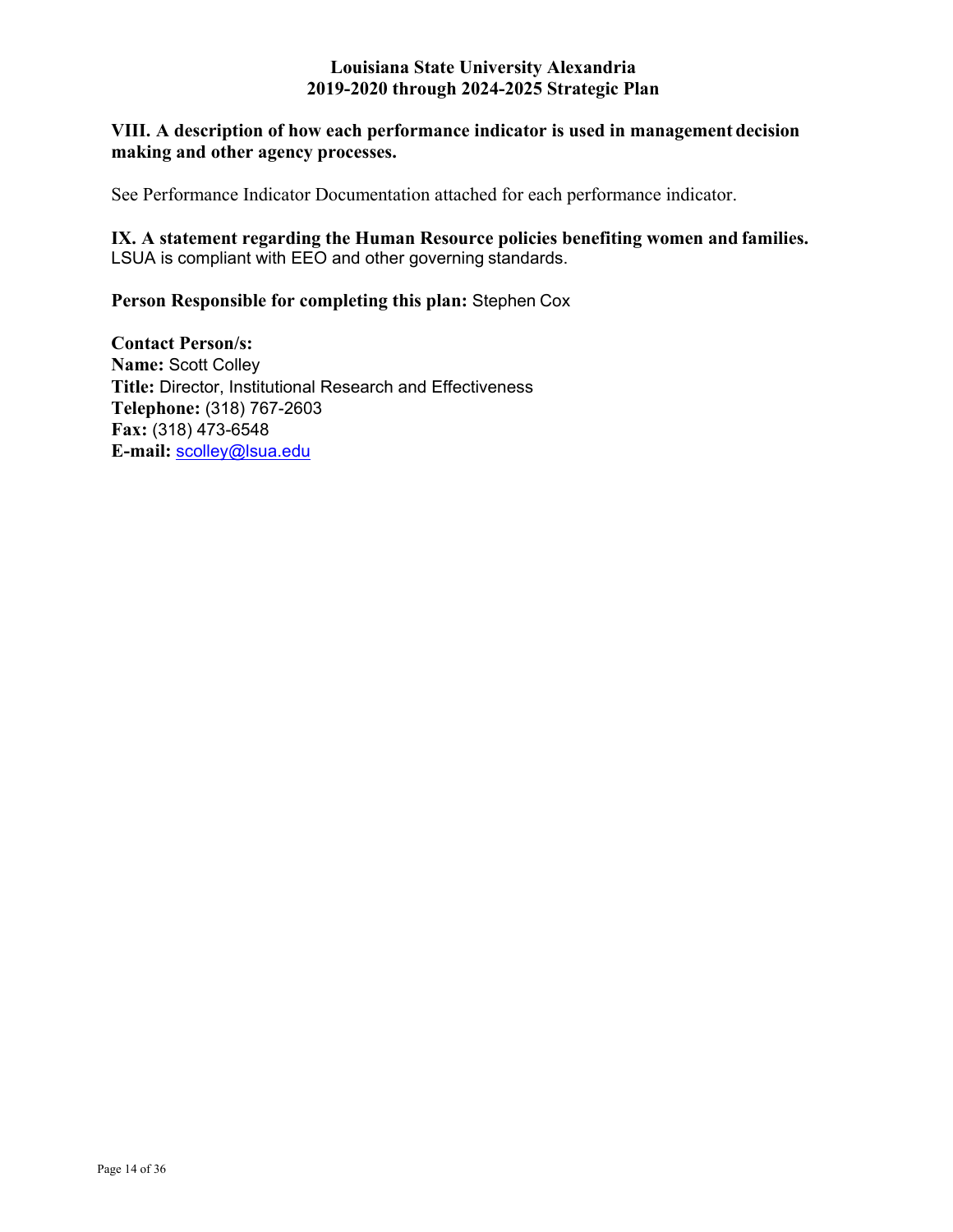# **PERFORMANCE INDICATOR DOCUMENTATION**

**Program**: Louisiana State University Alexandria

## **Goals and Objectives:**

## **I. Goal: Increase Opportunities for Student Access and Success**

#### **Objective I.1**:

Increase fall 14th class day headcount enrollment at Louisiana State University Alexandria by 7.5% from the baseline level of 3129 in Fall 2018 to 3364 by Fall 2024.

### **Indicator Name:**

Number of students enrolled in fall (as of 14<sup>th</sup> day) at Louisiana State University Alexandria

# **Indicator LaPAS PI Code**: 15291

**Type and Level:** Output, Key

### **Rationale**:

Recognition of the importance of Louisiana having an educated citizenry

**Use**:

Enrollment drives many management decisions. The size of an institution's enrollment impacts scheduling, hiring, future planning, program demands, facilities management, etc.

# **Clarity:**

Headcount enrollment refers to the actual number of students enrolled (as opposed to fulltime equivalent enrollment (FTE) which is calculated from the number of student credit hours enrolled divided by a fixed number)

# **Validity, Reliability and Accuracy:**

Data will be retrieved from the Board of Regents' Statewide Student Profile System (SSPS).

# **Data Source, Collection and Reporting:**

For this indicator, SPSS Fall data (the national standard) will be used. The indicator will be reported at the end of the third quarter. This will allow time for collection, aggregation, and editing of the data. Data will be retrieved from the Board of Regents Statewide Student Profile System (SSPS). This system has been in existence for over 25 years.

# **Calculation Methodology:**

The standard method practiced nationwide for reporting headcount enrollment is as of the 14th class day of the semester. The Regents SSPS is a unit record system where each enrolled student, regardless of course load, is counted.

#### **Scope:**

This indicator is the aggregate of all enrolled students at Louisiana State University Alexandria.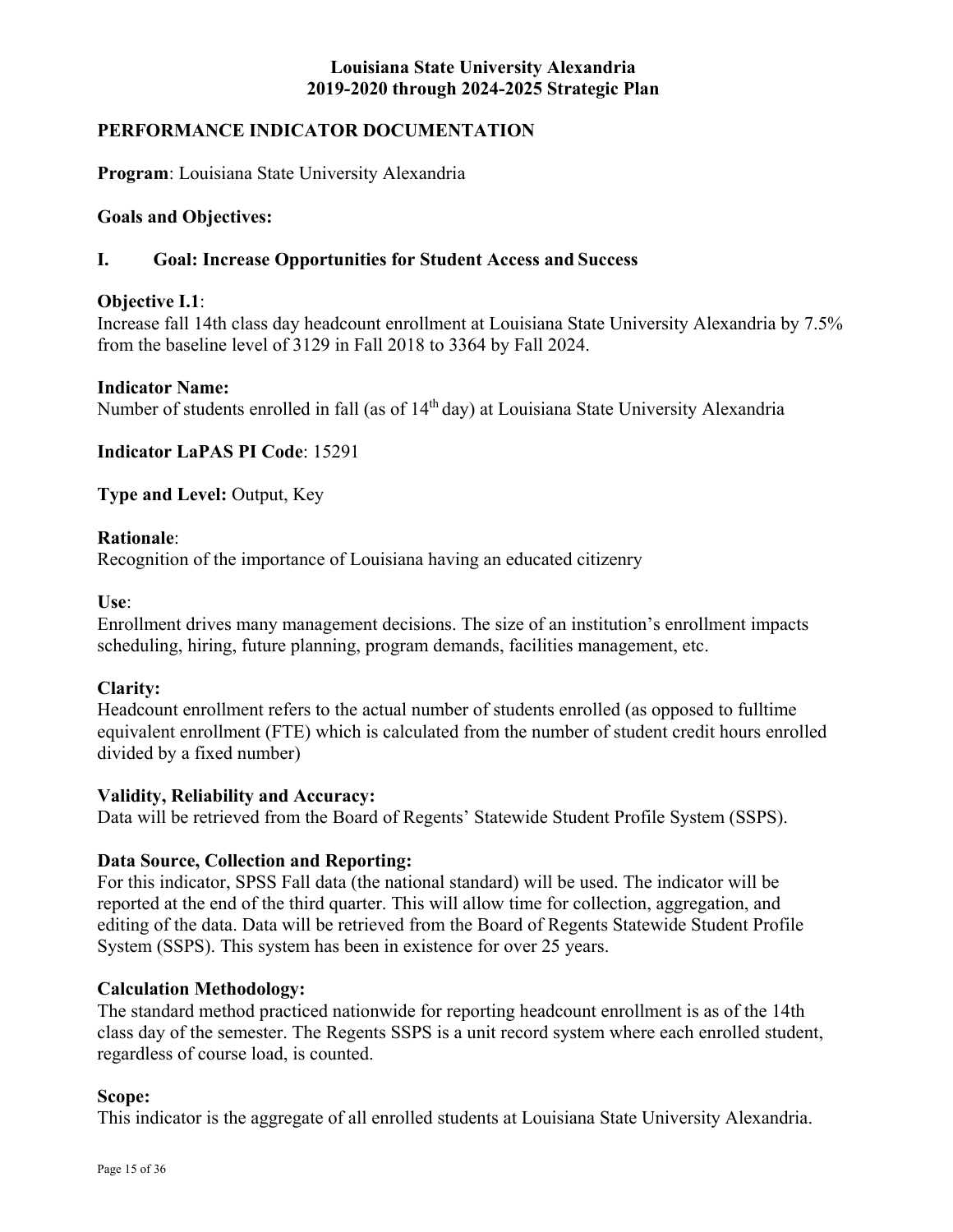# **Responsible for data collection, analysis, and quality**

Each institution submits the SSPS data electronically to the Board of Regents. The Board of Regents performs numerous edits and works with the campuses/systems to correct errors. When all campus submissions are complete, the BOR's staff builds a master file for SSPS.

# **Caveats? Limitations or weaknesses? Does the source of the data have a bias or agenda?**

No real weaknesses. The reader must understand that this indicator reflects headcount enrollment and is not the enrollment calculation used for funding or reimbursement calculations.

# **Responsible Person:**

Jerri Weston **Registrar** Louisiana State University Alexandria (318) 473-6424 [jweston@lsua.edu](mailto:jweston@lsua.edu)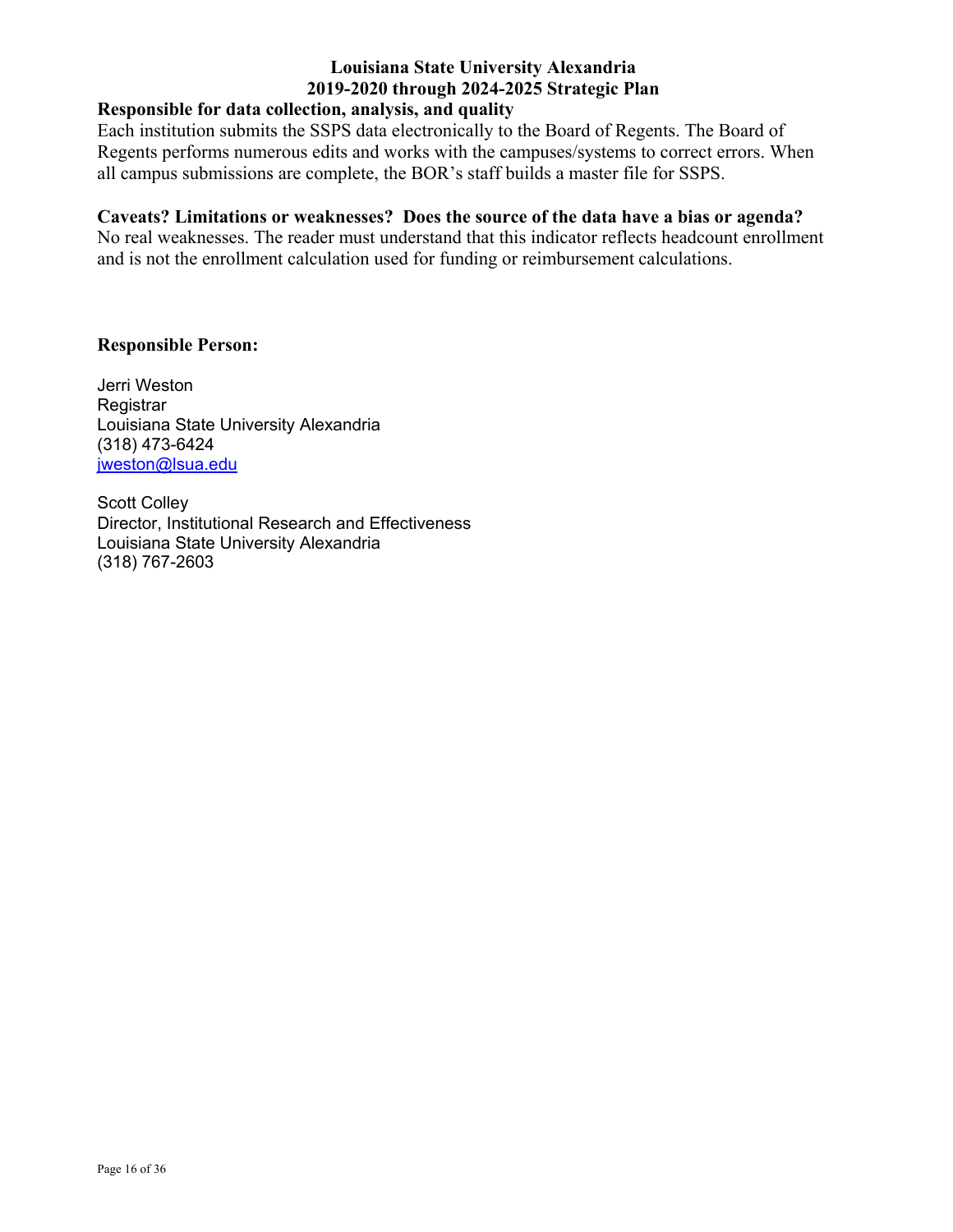# **PERFORMANCE INDICATOR DOCUMENTATION**

**Program**: Louisiana State University Alexandria

# **II. Goal: Ensure Quality and Accountability**

# **Objective II.1**:

Maintain the percentage of first-time in college, full-time, degree- seeking students retained to the second Fall at the same institution of initial enrollment by 2.5 percentage points from the Fall 2017 cohort (to Fall 2018) baseline level of 50.2% to 53.2% by Fall 2024 (retention of Fall 2023 cohort).

# **Indicator Name:**

Percentage of first-time in college, full time, degree seeking students retained to the second fall at the same institution of initial enrollment, Louisiana State University Alexandria.

# **Indicator LaPAS PI Code**: 24527

**Type and Level:** Output, Key

### **Rationale**:

The postsecondary education system must be committed not only to recruiting and enrolling students, but also to retain them in school, thus preparing them for more productive lives.

#### **Use**:

Increased student retention within the Louisiana public postsecondary system contributes to an increase in the number of degree completers and as a consequence leads to a more educated citizenry.

# **Clarity:**

This indicator tracks degree seeking first-time in college students enrolled full-time in credit courses as of the 14<sup>th</sup> class day of the fall semester. It does not reflect the total retention for the college.

# **Validity, Reliability and Accuracy:**

Data will be retrieved from LSUA and/or from the Board of Regents' Statewide Student Profile System (SSPS).

# **Data Source, Collection and Reporting:**

SSPS data is gathered twice annually, in the Fall and Spring. For this indicator, Fall data (the national standard) will be used. The indicator will be reported at the end of the third quarter. This will allow time for collection, aggregation, and editing of the data.

# **Calculation Methodology:**

This number is calculated using the institutional classified cohort of degree seeking, first-time in college, full-time, students in a given fall which re-enroll the following fall semester at the same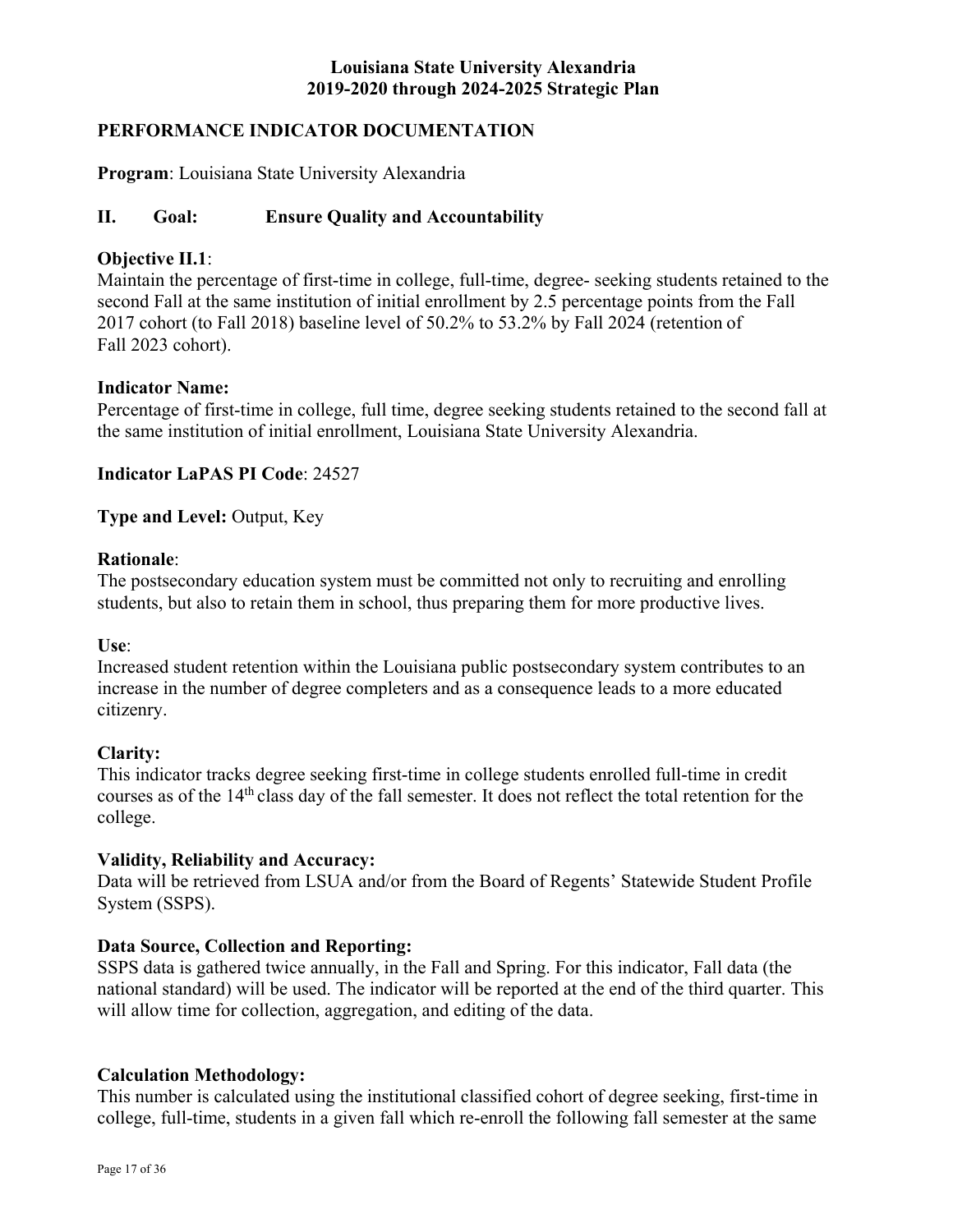institution. The number of students found re-enrolled will be divided by the number of students in the cohort to obtain a retention percentage.

## **Scope:**

This indicator is the aggregate of Louisiana State University Alexandria.

# **Responsible for data collection, analysis, and quality**

Each institution submits the SSPS data electronically to the Board of Regents. The Board of Regents performs numerous edits and works with the campuses/systems to correct errors. When all campus submissions are complete, the BOR's staff builds a master file for SSPS.

# **Caveats? Limitations or weaknesses? Does the source of the data have a bias or agenda?**

No real weaknesses. The reader must understand that this indicator reflects retention at the same institution and does not include students who transfer to other institutions.

# **Responsible Person:**

Jerri Weston **Registrar** Louisiana State University Alexandria (318) 473-6424 [jweston@lsua.edu](mailto:jweston@lsua.edu)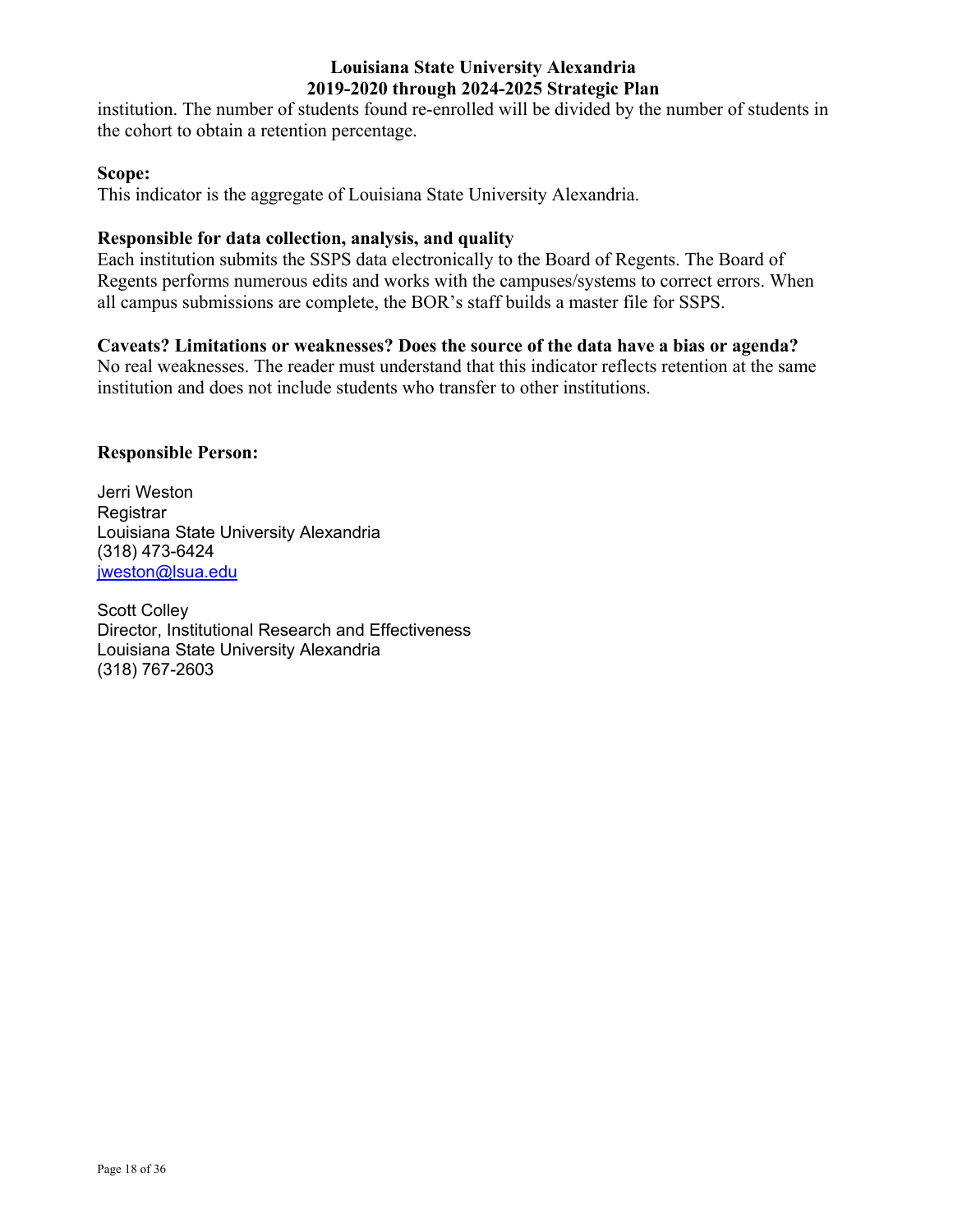# **Louisiana State University Alexandria 2019-2020 through 2024-2025 Strategic Plan PERFORMANCE INDICATOR DOCUMENTATION**

**Program**: Louisiana State University System

#### **ObjectiveI1.2**:

Decrease the percentage of first-time in college, full-time, associate degree-seeking students retained to the second Fall at the same institution of initial enrollment.

## **Objective II.2 Not Applicable to Louisiana State University Alexandria**

#### **Indicator Name:**

Percentage of first-time in college, full time, associate degree seeking students retained to the second fall at the same institution of initial enrollment in the Louisiana State University System

**Indicator LaPAS PI Code**: N/A

**Type and Level:** Output, Key

**Rationale**: N/A

**Use**: N/A

**Clarity:** N/A

**Validity, Reliability and Accuracy:** N/A

**Data Source, Collection and Reporting:** N/A

**Calculation Methodology:** N/A

**Scope:** N/A

**Responsible for data collection, analysis, and quality**   $N/A$ 

**Caveats? Limitations or weaknesses? Does the source of the data have a bias or agenda?**   $N/A$ 

**Responsible Person:**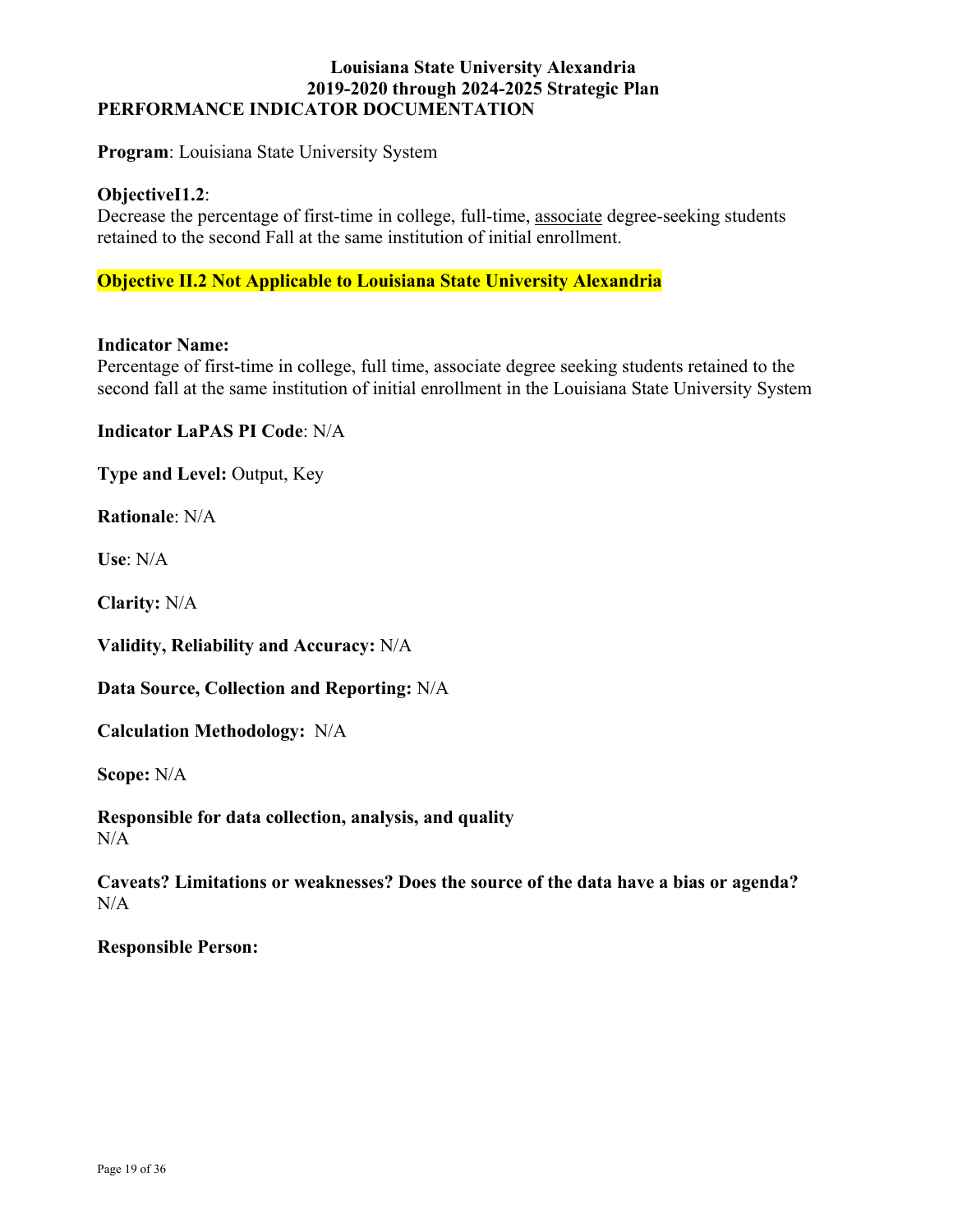# **PERFORMANCE INDICATOR DOCUMENTATION**

**Program**: Louisiana State University Alexandria

### **Objective II.3**:

Increase the percentage of first-time in college, full-time, degree-seeking students retained to the third Fall at the same institution of initial enrollment by 0.5 percentage points from the Fall 2016 cohort (to Fall 2018) baseline level of 31.6% to 33.1% by Fall 2024 (retention of Fall 2022 cohort).

### **Indicator Name:**

Percentage point change of first-time in college, full time, degree-seeking students retained to the third fall at the same institution of initial enrollment at Louisiana State University Alexandria.

**Indicator LaPAS PI Code**: 24530

**Type and Level:** Outcome, Supporting

#### **Rationale**:

The postsecondary education system must be committed not only to recruiting and enrolling students, but also to retain them in school, thus preparing them for more productive lives.

**Use**:

Increased student retention within the Louisiana public postsecondary system contributes to an increase in the number of degree completers and as a consequence leads to a more educated citizenry.

# **Clarity:**

This indicator tracks degree seeking first-time in college students enrolled full-time in credit courses as of the 14<sup>th</sup> class day of the fall semester. It does not reflect the total retention for the college.

#### **Validity, Reliability and Accuracy:**

Data will be retrieved from LSUA and/or from the Board of Regents' Statewide Student Profile System (SSPS).

# **Data Source, Collection and Reporting:**

For this indicator, SPS Fall data (the national standard) will be used. The indicator will be reported at the end of the third quarter. This will allow time for collection, aggregation, and editing of the data.

#### **Calculation Methodology:**

This calculation is based on subtracting the respective retention rate from the Fall 2013 baseline year retention rate.

#### **Scope:**

This indicator is the aggregate of Louisiana State University Alexandria.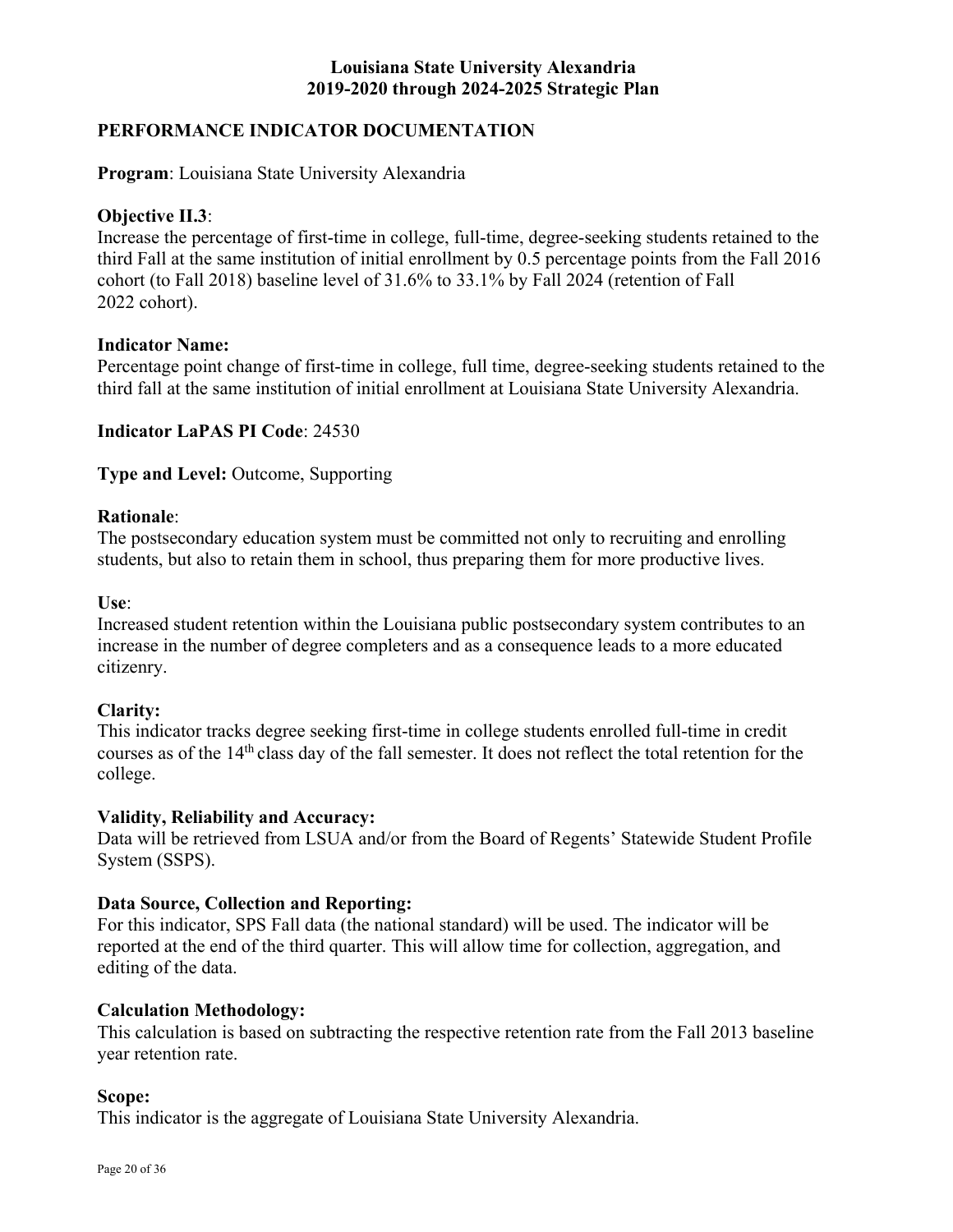# **Responsible for data collection, analysis, and quality**

Each institution submits the SSPS data electronically to the Board of Regents. The Board of Regents performs numerous edits and works with the campuses/systems to correct errors. When all campus submissions are complete, the BOR's staff builds a master file for SSPS.

# **Caveats? Limitations or weaknesses? Does the source of the data have a bias or agenda?**

No real weaknesses. The reader must understand that this indicator reflects retention at the same institution and does not include students who transfer to other institutions.

# **Responsible Person:**

Jerri Weston **Registrar** Louisiana State University Alexandria (318) 473-6424 [jweston@lsua.edu](mailto:jweston@lsua.edu)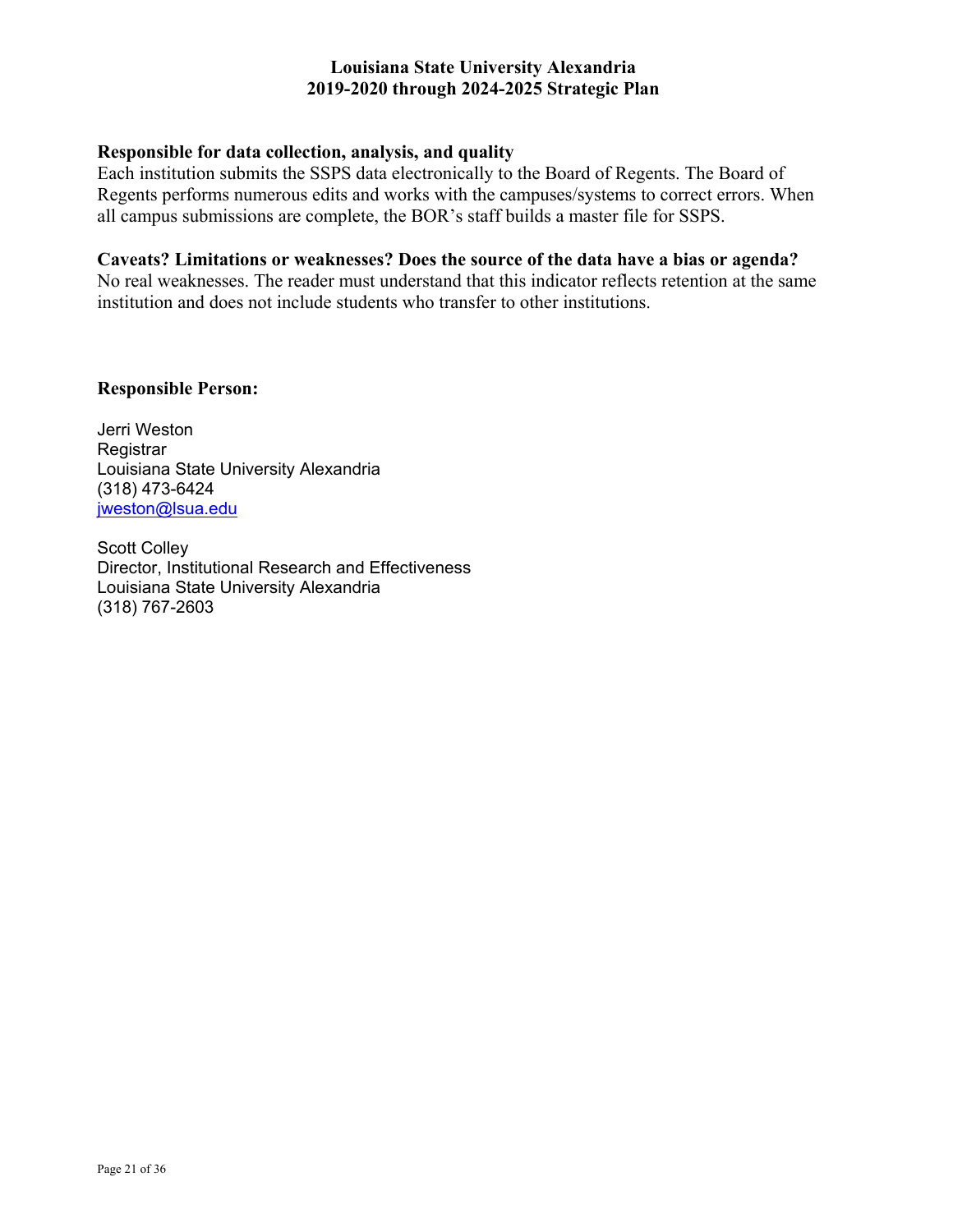# **PERFORMANCE INDICATOR DOCUMENTATION**

**Program**: Louisiana State University Alexandria

# **Objective II.4**:

Maintain the Graduation Rate (defined and reported in the National Center of Education Statistics (NCES) Graduation Rate Survey (GRS))

– baseline year rate (Fall 2018 cohort for Four Year institution) of 30.0% to 31.0% by 2024-25 (Fall 2020 cohort).

# **Indicator Name:**

Percentage of students enrolled at LSUA identified in a first-time, full-time, degree-seeking cohort, graduating within 150% of "normal" time of degree completion from the institution of initial enrollment, Louisiana State University Alexandria.

# **Indicator LaPAS PI Code**: 24531

**Type and Level:** Output, Key

# **Rationale**:

The postsecondary education system must be committed not only to recruiting and enrolling students, but also to retain them in school, thus preparing them for more productive lives. It is important for the further development of the state's economy that a higher percentage of students who enroll in college earn a degree.

# **Use**:

Increasing the number of graduates will lead to a more educated citizenry and as a result will contribute to higher incomes, greater economic productivity, and improved quality of life for Louisiana.

# **Clarity:**

The indicator is calculated as a rate of the number of students in a cohort who graduate within the allotted time divided by the number of students in a cohort.

# **Validity, Reliability and Accuracy:**

The student cohort data includes those students who entered a four-year institution six year earlier (three years for community colleges) and reflects how many and what percentage graduated from the original institution.

# **Data Source, Collection and Reporting:**

The source of the data is the National Center for Education Statistics (NCES) Graduation Rate Survey (GRS). Each campus is responsible for the reporting and reliability of the data reported to NCES.

# **Calculation Methodology:**

Graduation Rate is calculated by dividing the number of first-time, full-time graduates to the original cohort.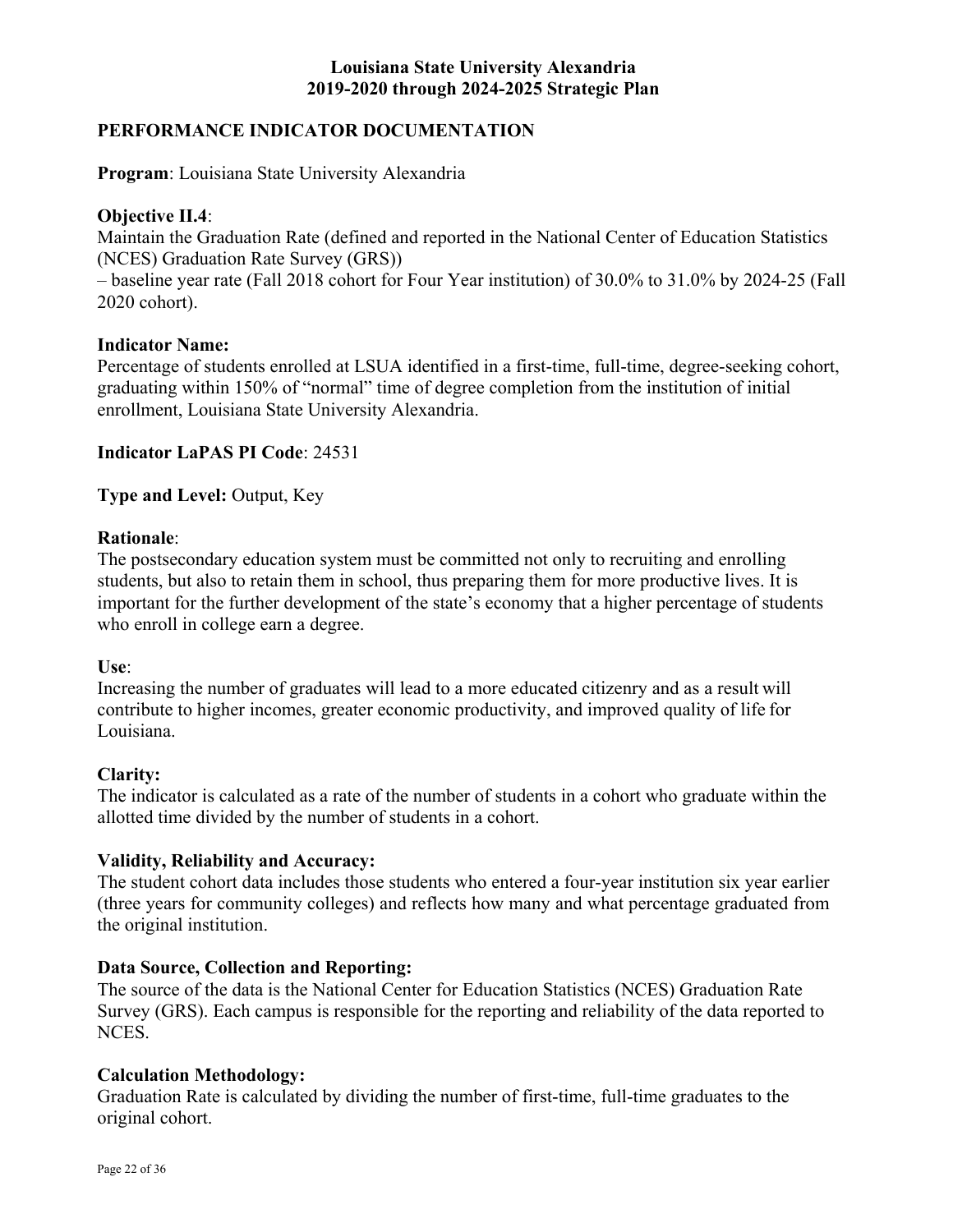**Scope:** 

This indicator is the aggregate of Louisiana State University Alexandria.

## **Responsible for data collection, analysis, and quality**

Each institution submits the data electronically to the National Center for Education Statistics (NCES).

# **Caveats? Limitations or weaknesses? Does the source of the data have a bias or agenda?**

No real weaknesses. The reader must understand that this indicator reflects retention at the same institution and does not include students who transfer to other institutions.

**Responsible Person:**  Jerri Weston **Registrar** Louisiana State University Alexandria (318) 473-6424 [jweston@lsua.edu](mailto:jweston@lsua.edu)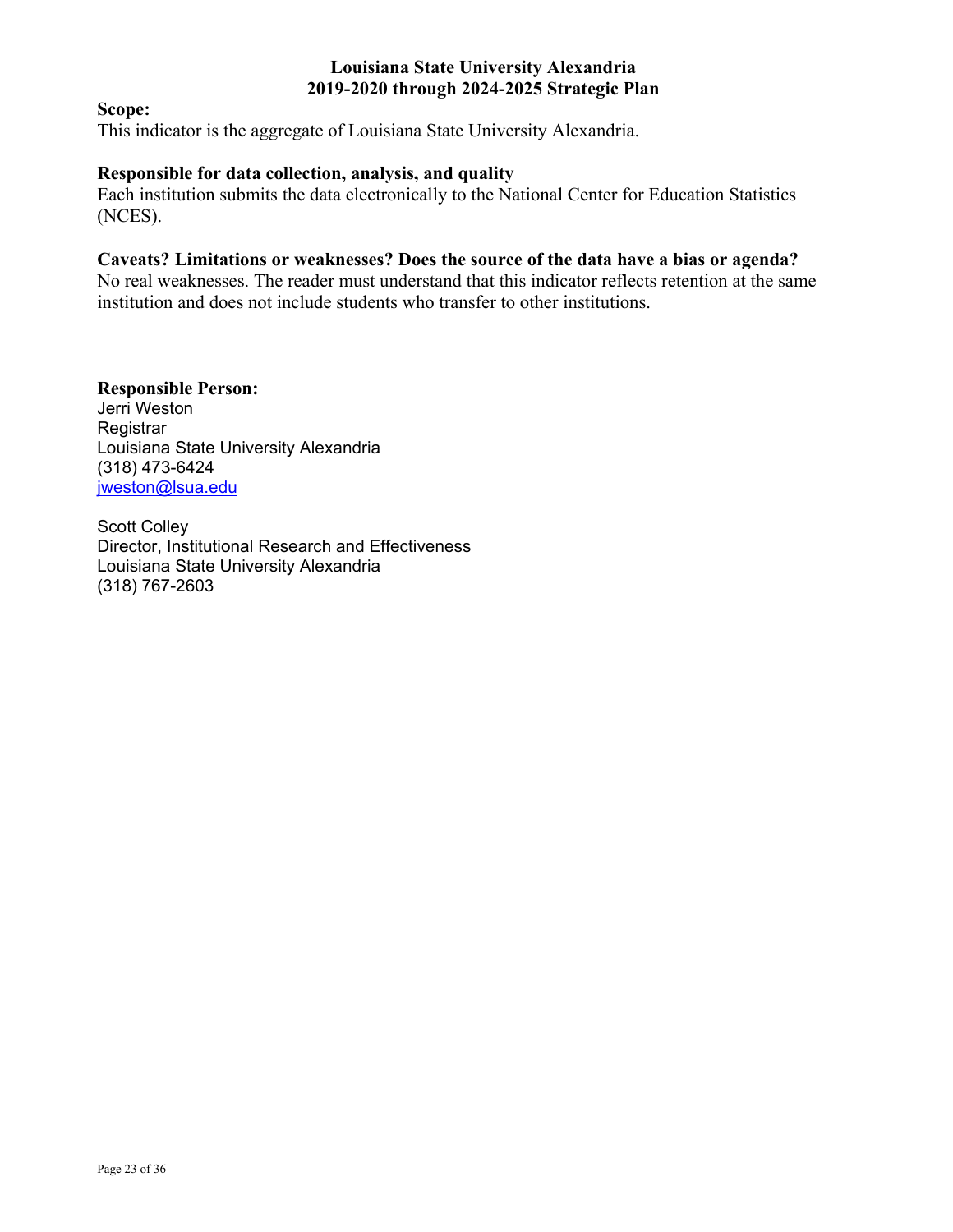# **PERFORMANCE INDICATOR DOCUMENTATION**

Program: Louisiana State University Alexandria

## **Objective II.5:**

Maintain the total number of Baccalaureate degree completers in a given academic year from the baseline year number of 341 in 2017-18 academic year to 341 in academic year 2024-25. Students may only be counted once per award level.

**Indicator Name:** Total number of Baccalaureate completers.

**Indicator LaPAS PI Code**: 24533

**Type and Level:** Output, Key

#### **Rationale**:

The mission of the LSUA campuses is to produce well prepared graduates for Louisiana and the nation.

#### **Use**:

 Increasing the number of graduates will lead to a more educated citizenry and as a result will contribute to higher incomes, greater economic productivity , and improved quality of life for Louisiana.

#### **Clarity:**

The indicator is calculated as the sum of unique Baccalaureate degrees completers at LSUA.

#### **Validity, Reliability and Accuracy:**

 Data will be retrieved from the Board of Regents' Statewide Completer System. This system has been in existence for over 25 years. The indicator will be reported for the prior academic year at the end of the fourth quarter

#### **Data Source, Collection and Reporting:**

The source of the data is the Board of Regents' Completers System. The BOR collects data on completers each July for the previous academic year.

#### **Calculation Methodology:**

This is a summary of a unique student count of Baccalaureate completers at LSUA.

#### **Scope:**

This indicator is the aggregate of students at Louisiana State University Alexandria that graduate with a Baccalaureate during the particular fiscal year.

#### **Caveats:**

The award must be recognized by the Regents and included in the institutions' Curriculum inventory. Students may only be counted once per institution per award level within an academic year.